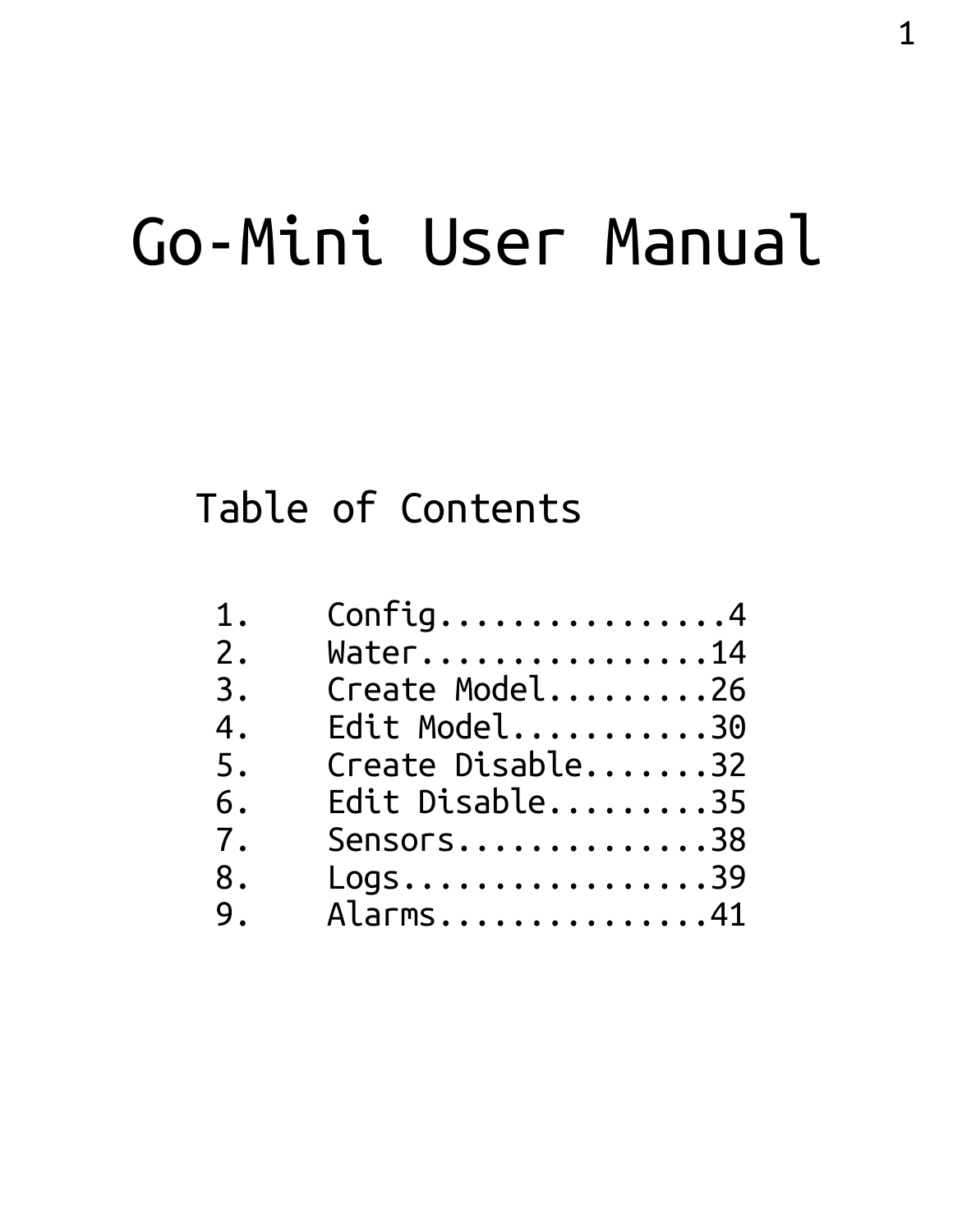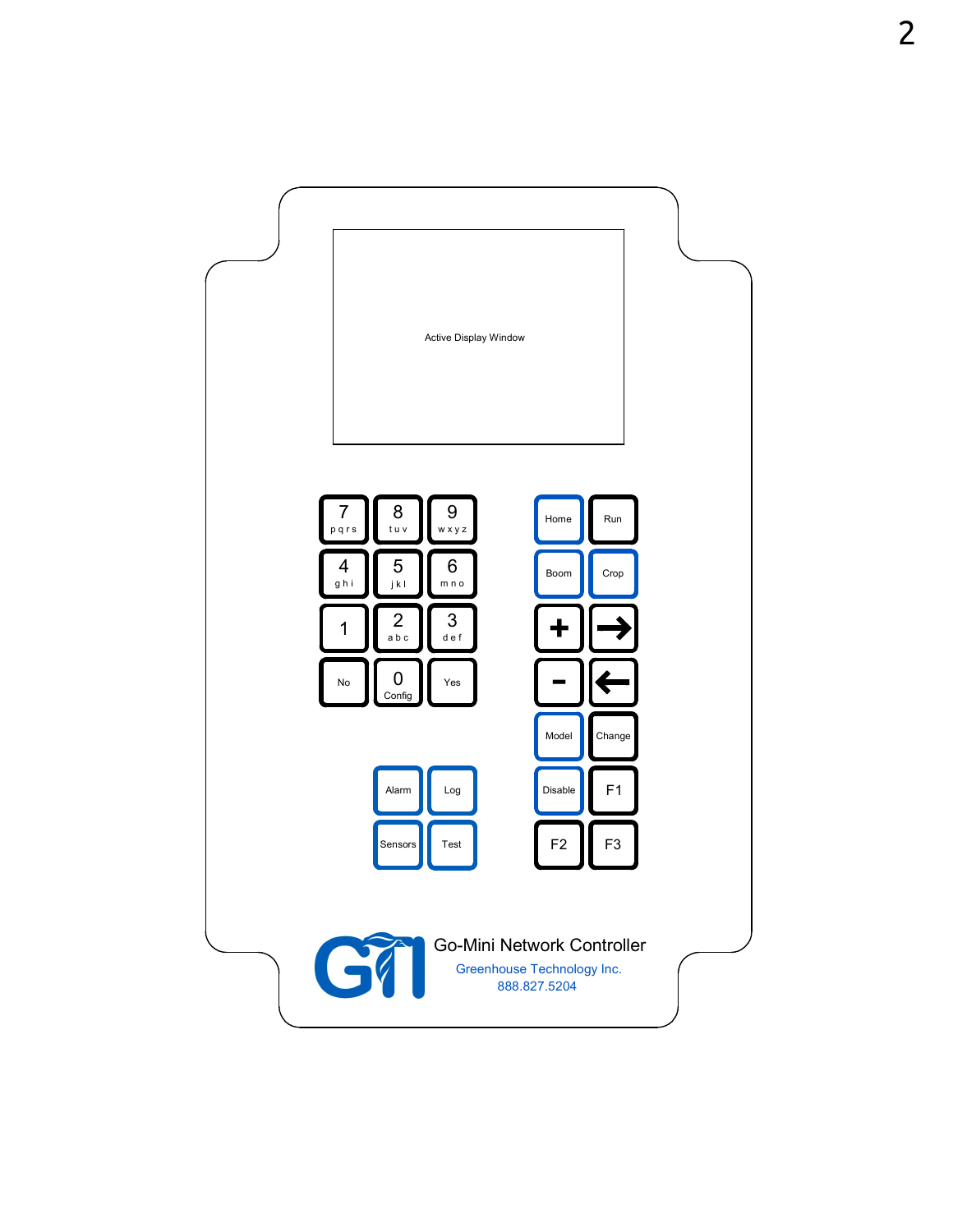# Scenario

 Joe has (4) booms that he wants to run using VPD. He purchased a GTI Mini-GO-1 and has physically installed it, but hasn't configured anything software-wise.

# 1. Joe Configures his Network

First, Joe Sets the time and date. Starting at the Home Screen:



| Clock                               |  |
|-------------------------------------|--|
| 05:37 (24hr)<br>10/20/17 (MM/DD/YY) |  |
|                                     |  |
|                                     |  |
|                                     |  |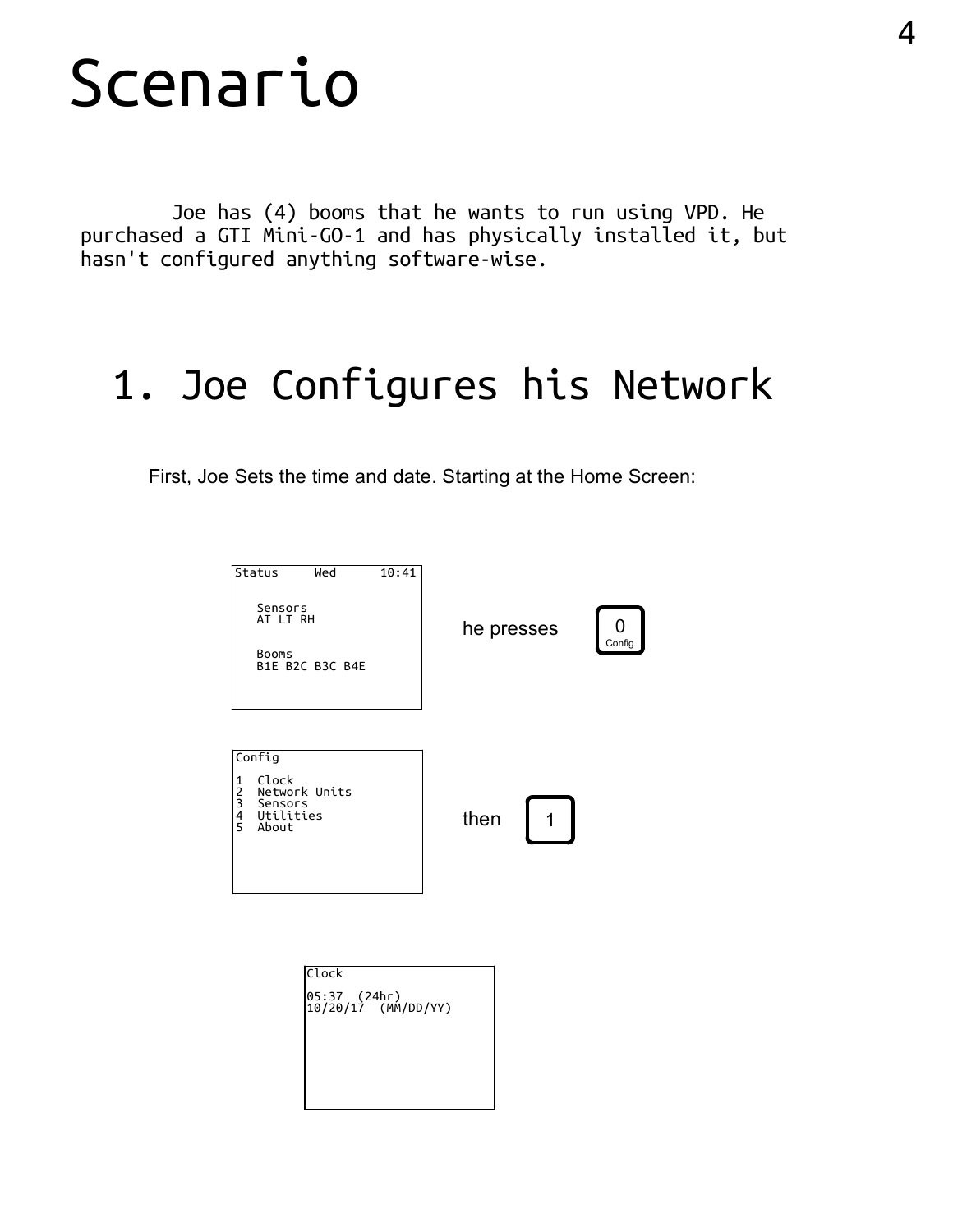

Clock 10:40 (24hr) 11/18/17 (MM/DD/YY)

He presses  $\|\cdot\|_0$  to go back to the config menu: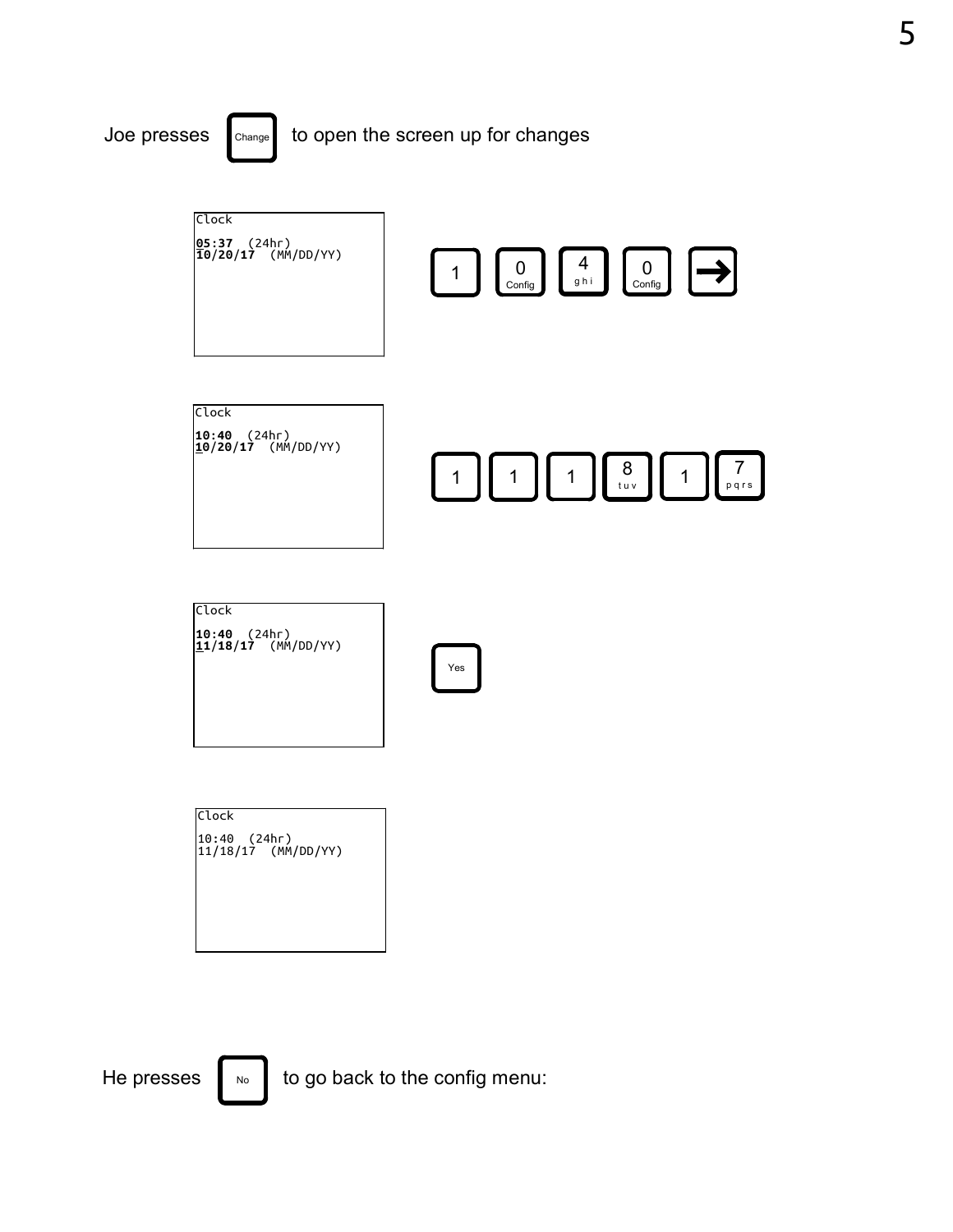Now it's time to set up the network units:



A couple of things to change here - the name of the unit needs to be more memorable, And the boom needs to be activated.

|        | Network Unit 1                                                 |                       |  |
|--------|----------------------------------------------------------------|-----------------------|--|
| Change | Name: Boom 1<br>Address: 002<br>Type: Boom<br>Status: Inactive |                       |  |
|        |                                                                |                       |  |
|        |                                                                |                       |  |
|        | Name                                                           |                       |  |
|        | Boom 01                                                        |                       |  |
| Change |                                                                | (up to 12 characters) |  |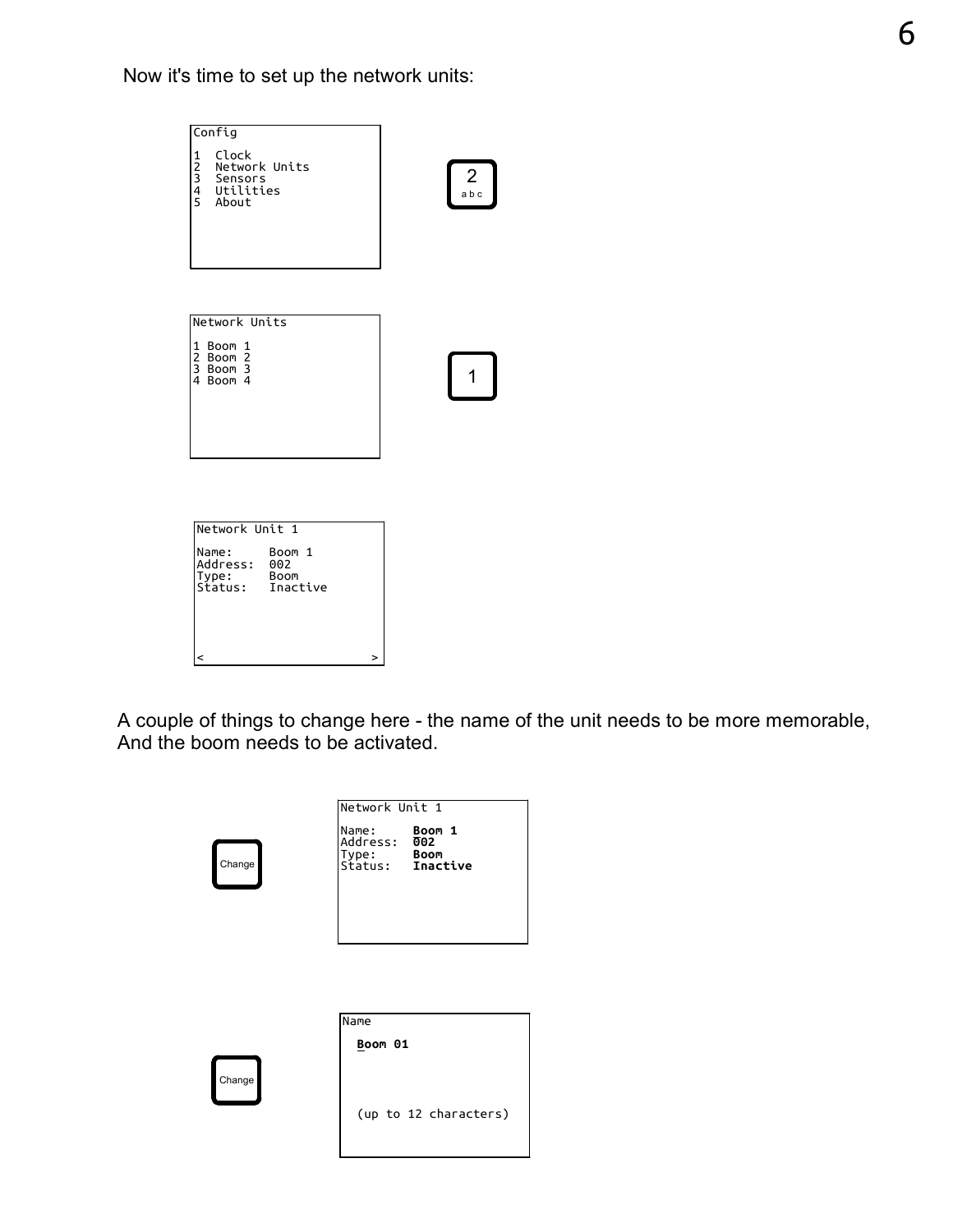

7

He fills out the rest of the name, moving the cursor with the arrow keys and cycling to the desired letter using multiple key presses on number keys. The finished Result is a new boom name:

| <b>I</b> Name         |  |
|-----------------------|--|
| <b>House3south</b>    |  |
|                       |  |
| (up to 12 characters) |  |
|                       |  |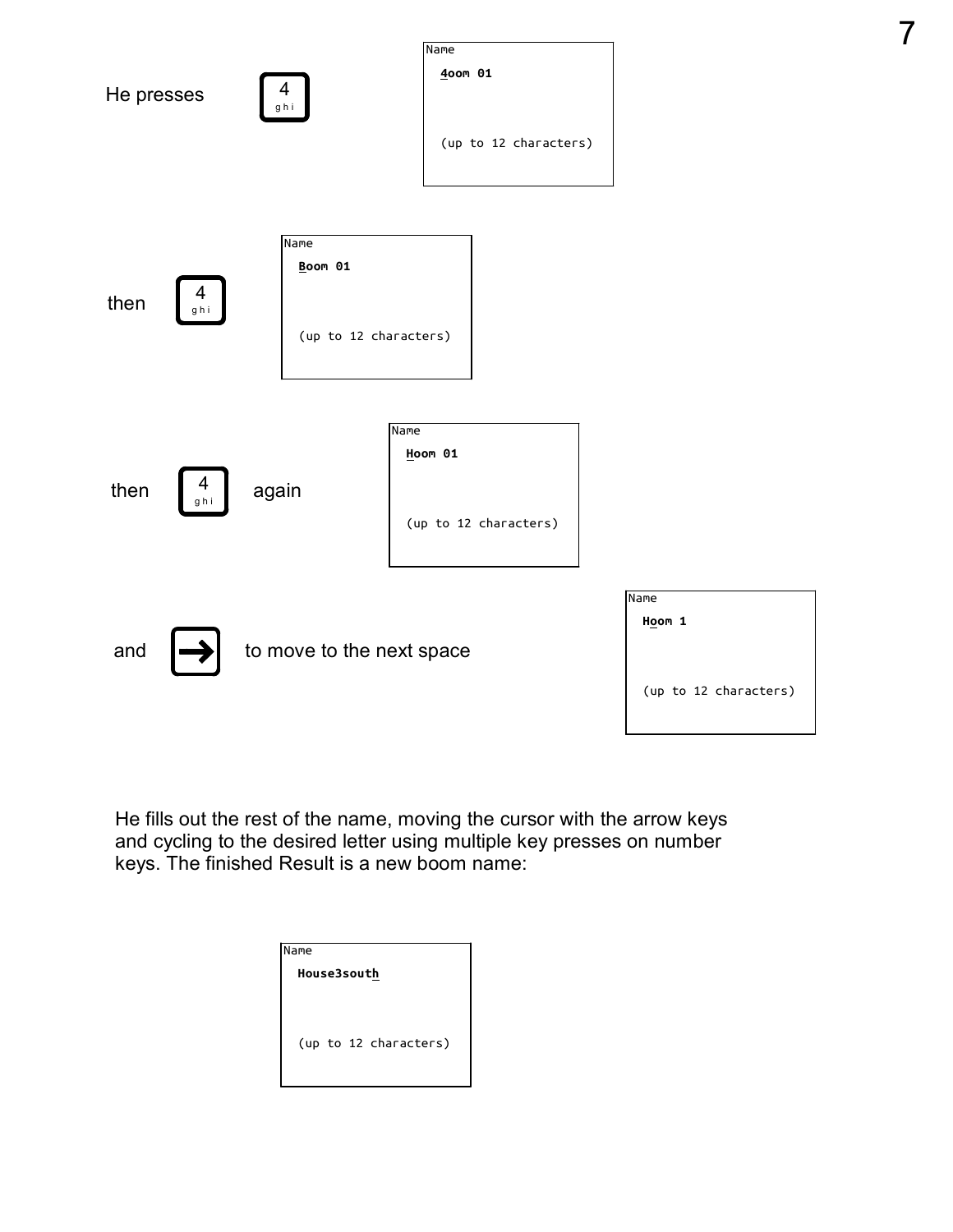Name House3south (up to 12 characters)

No

| <b>INetwork Unit 1</b>                                              |                                   |  |
|---------------------------------------------------------------------|-----------------------------------|--|
| Name:<br>Address:<br> Type: <b>Boom</b><br> Status: <b>Inactive</b> | <b>House3south</b><br>002<br>Boom |  |

| lNetwork Unit 1                        |                                                      |  |
|----------------------------------------|------------------------------------------------------|--|
| lName:<br>Address:<br>Type:<br>Status: | <b>House3south</b><br>002<br><b>Boom</b><br>Inactive |  |



When a field is a binary choice, like this one, Joe presses



to toggle between the options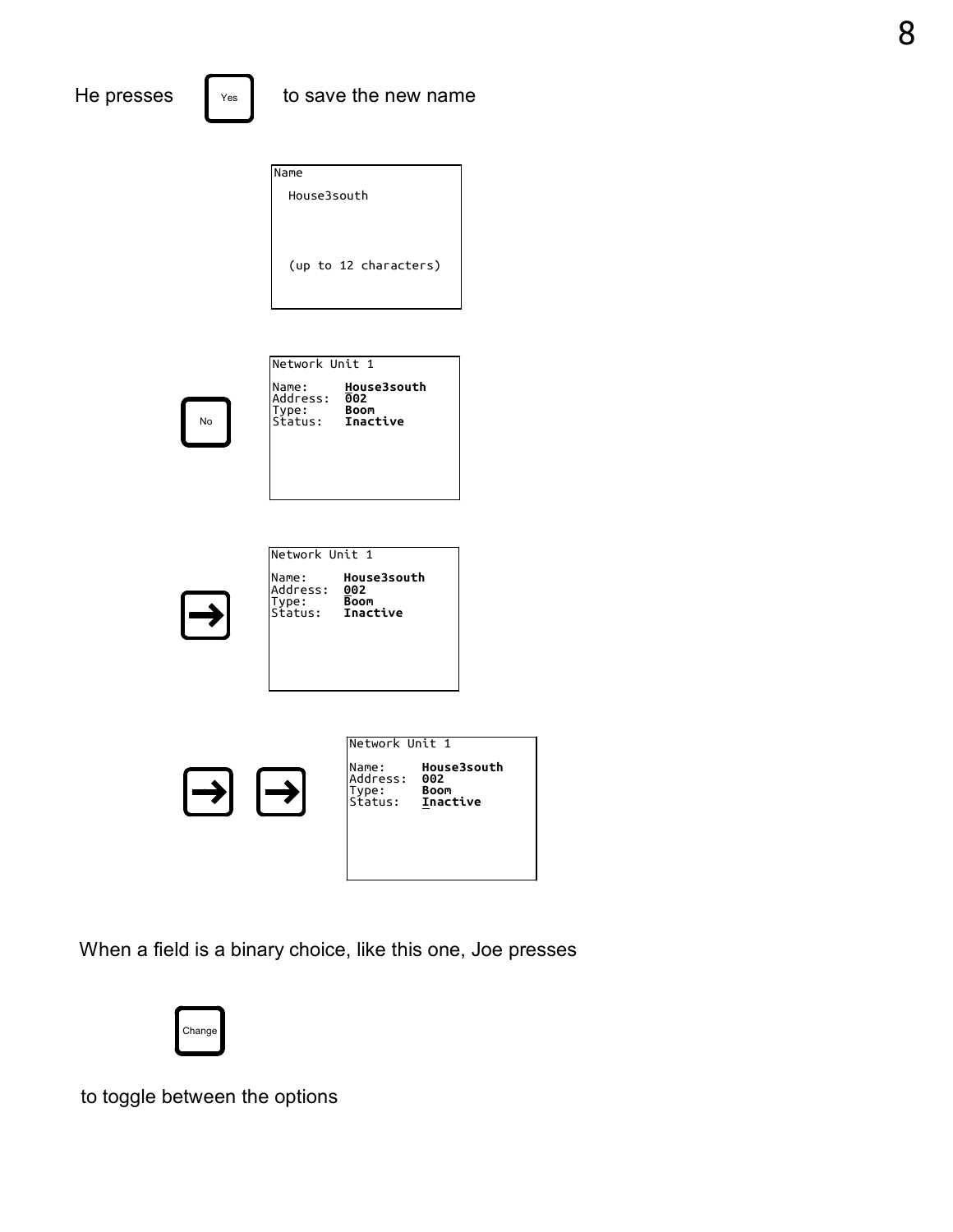| lNetwork Unit 1                      |                                             |  |
|--------------------------------------|---------------------------------------------|--|
| Name:<br>Address:<br>ype:<br>Status: | <b>House3south</b><br>002<br>Boom<br>Active |  |

The screen looks good. Joe presses  $\left\|\right.$   $\right\|$  to save it.

| Network Unit 1                              |                            |  |
|---------------------------------------------|----------------------------|--|
| Name:<br>Address:<br>ype:<br>Status: Active | House3south<br>002<br>Boom |  |
|                                             |                            |  |



Joe presses  $\begin{vmatrix} \mathbf{+} \end{vmatrix}$  to add another Network Unit

| lNetwork Unit 2                       |                                           |  |
|---------------------------------------|-------------------------------------------|--|
| Name:<br>Address:<br>Type:<br>Status: | Unit 02<br>003<br><b>Boom</b><br>Inactive |  |

renames and activates it,

| Network Unit 2                       |                                             |  |
|--------------------------------------|---------------------------------------------|--|
| Name:<br>Address:<br>ype:<br>Status: | <b>House3north</b><br>003<br>Boom<br>Active |  |
|                                      |                                             |  |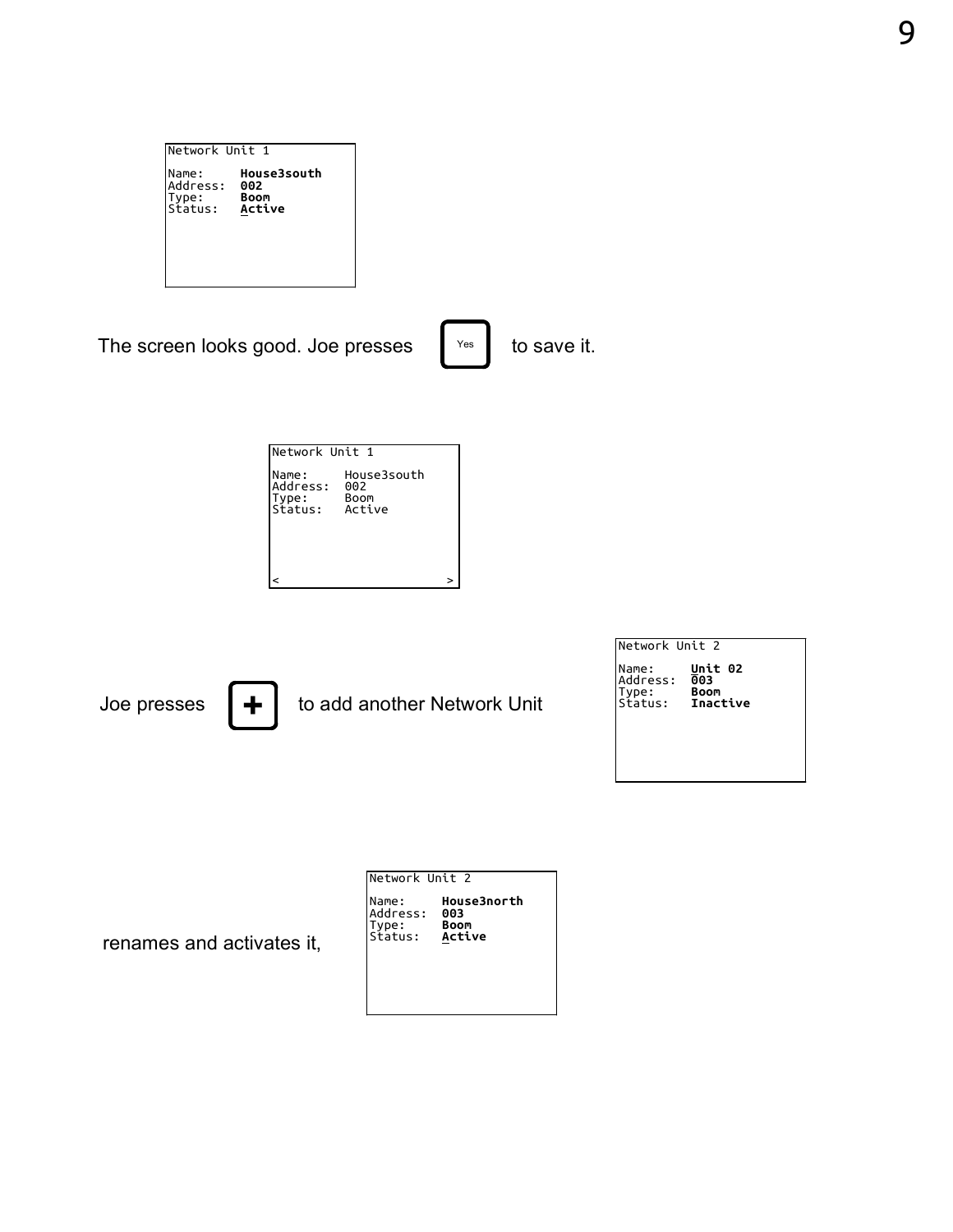

Joe adds and saves the remaining two booms:



He presses  $\begin{bmatrix} \cdots \\ \cdots \end{bmatrix}$  to see how the network menu looks now.



Looks great!

No Config 1 Clock<br>2 Networ<br>3 Senson<br>4 Utilit<br>5 About Network Units 3 Sensors 4 Utilities 5 About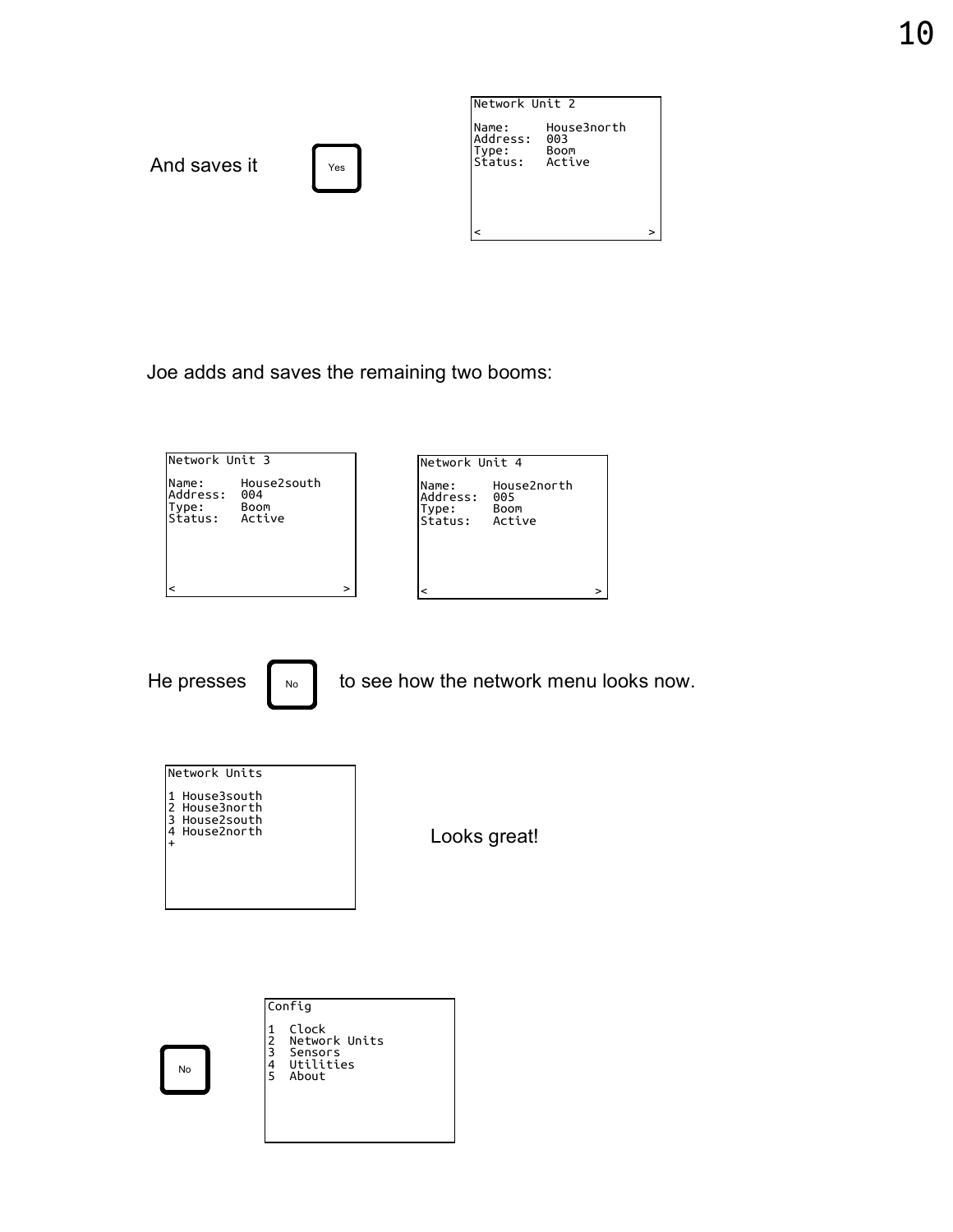#### Time to Configure Sensors:



Joe notices that it only needs to be active. He presses

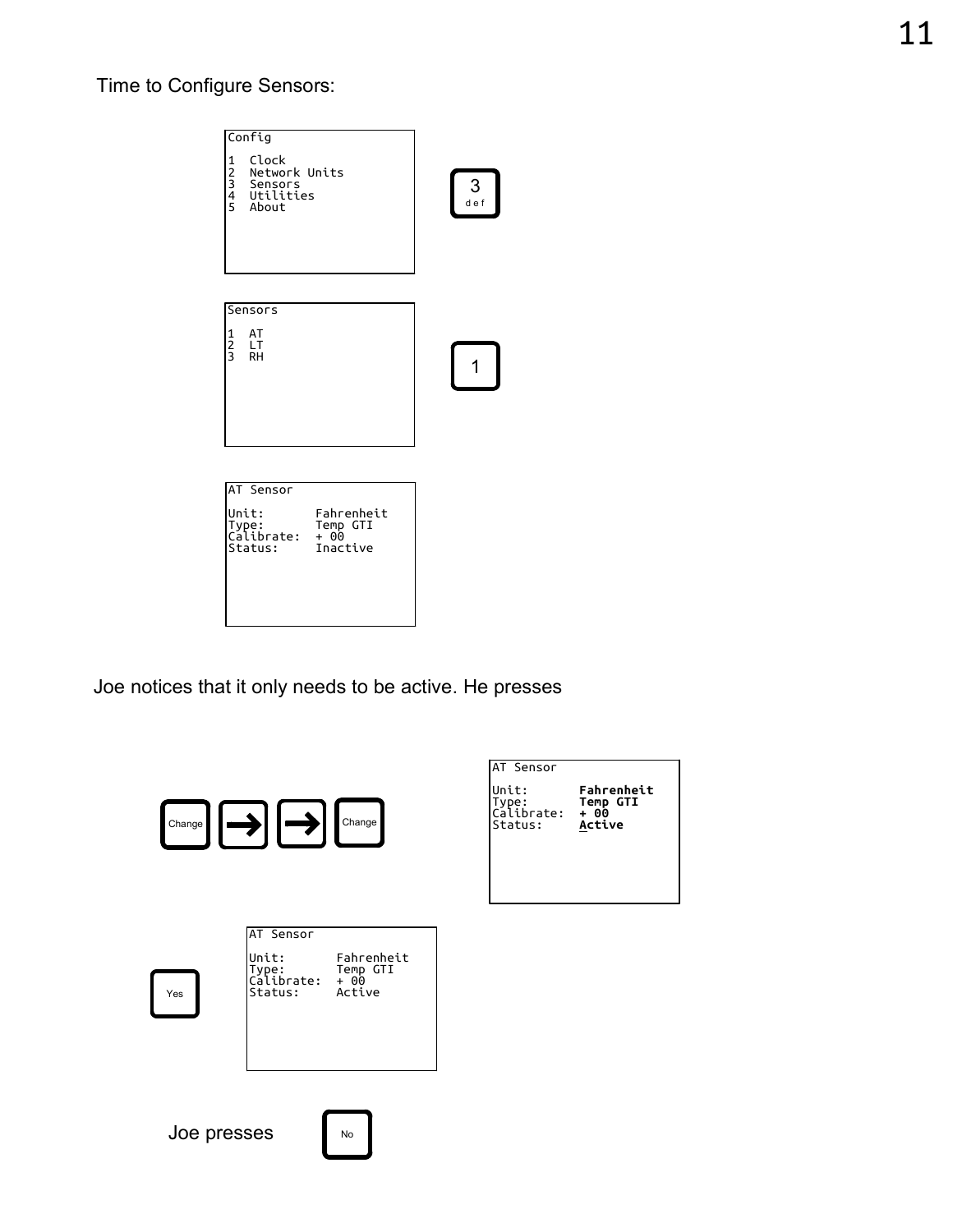Note: 'Unit' field values are: {Fahrenheit, Celsius}

Note: 'Type' field values are: {Temp GTI, RH GTI}.



Joe wants to program the RH sensor. He presses



| <b>RH Sensor</b>                                             |        |  |
|--------------------------------------------------------------|--------|--|
| Type:         RH G<br> Calibrate:  + 00<br> Status: Inactive | RH GTI |  |

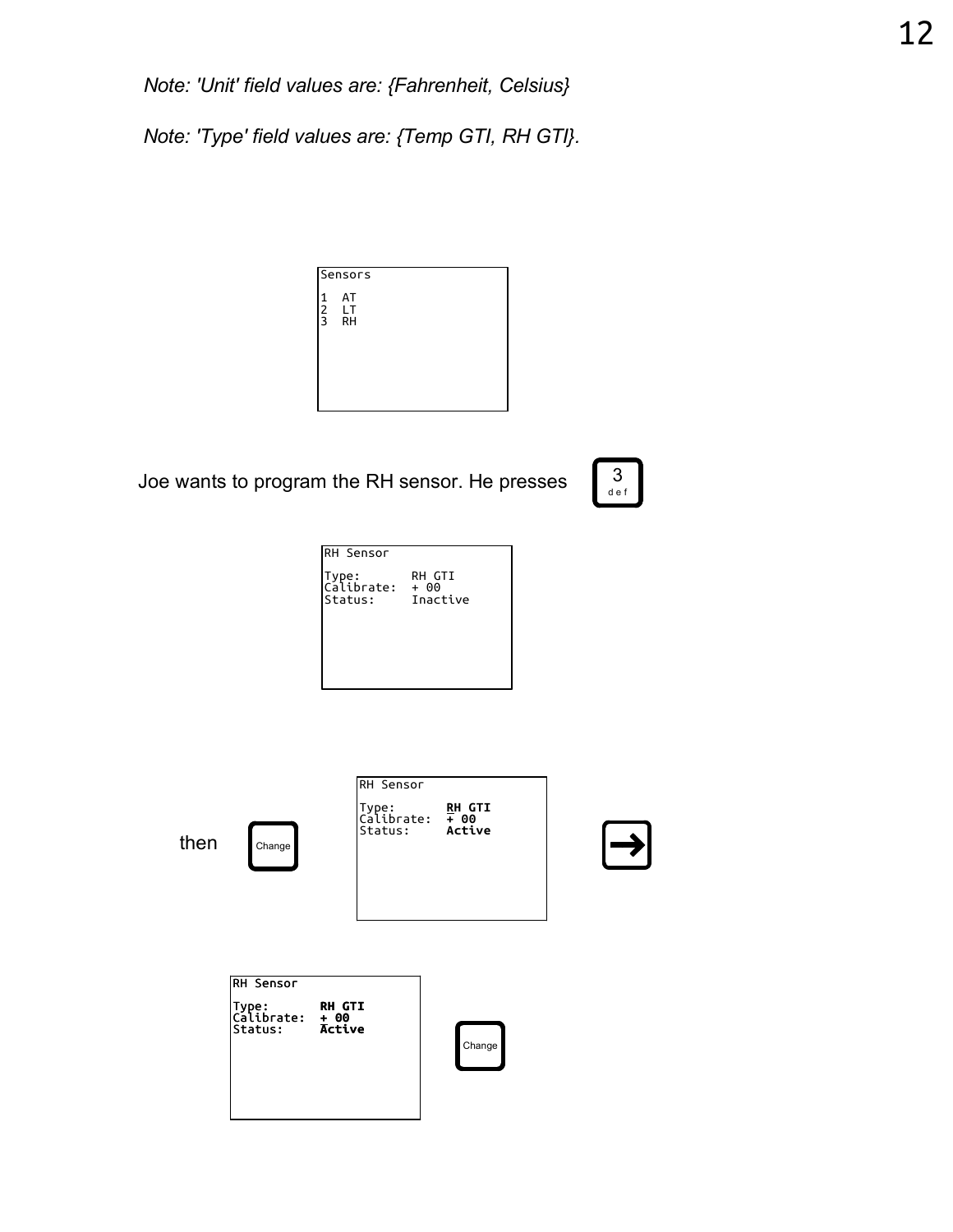

 For right now the Sensor type is hard-coded, as there is only one type of sensor that works with the GoMini.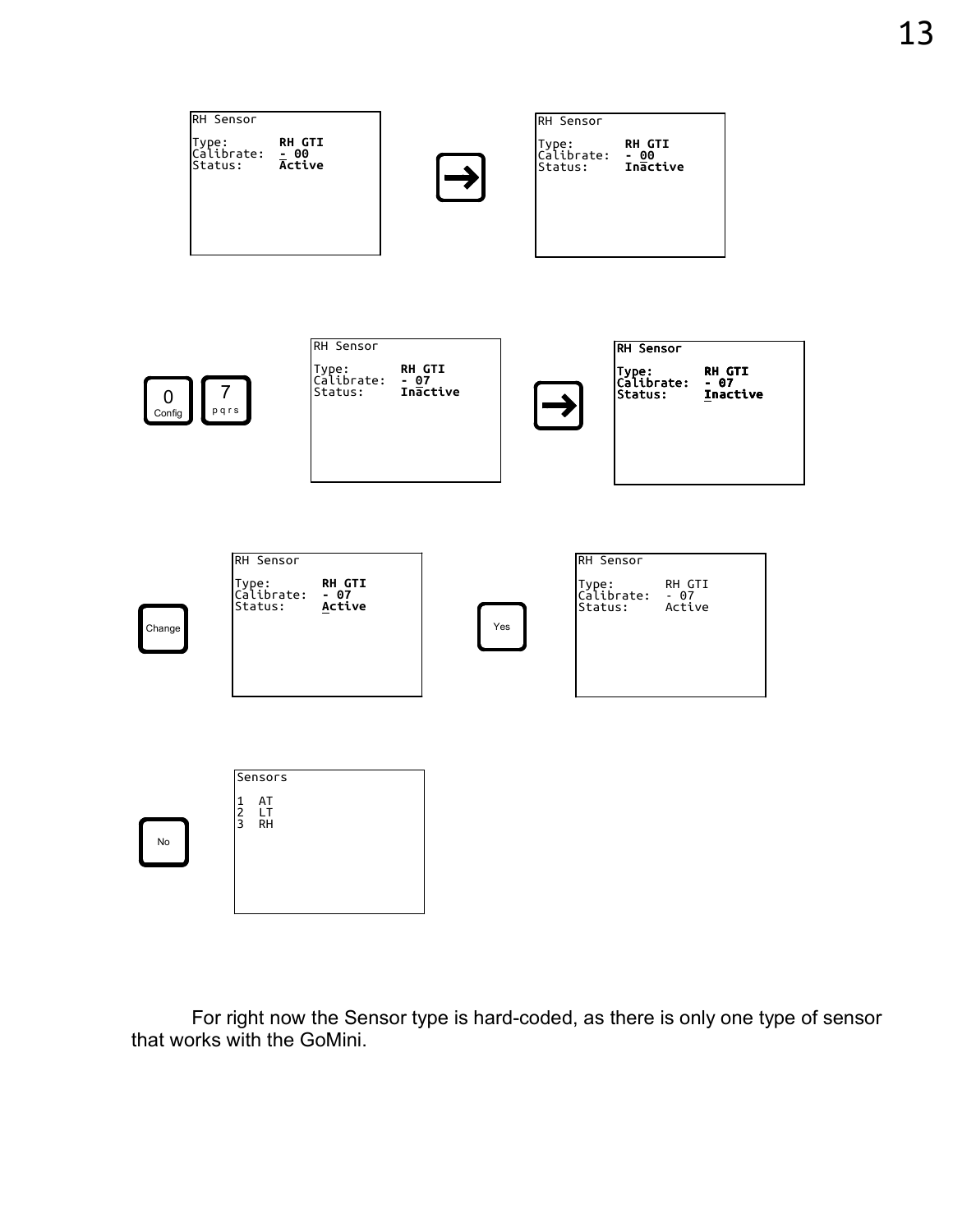# 2. Joe Waters His Plants

#### Scenario A: Manual

 Joe wants Boom 1 to water crop 1 right now. Starting from the Home Screen:

| Status       | Wed            | 10:41 |      |  |
|--------------|----------------|-------|------|--|
|              | Sensors Normal |       |      |  |
|              |                |       | Boom |  |
| Booms Normal |                |       |      |  |
|              |                |       |      |  |

And picks Boom 1 from the list of booms:



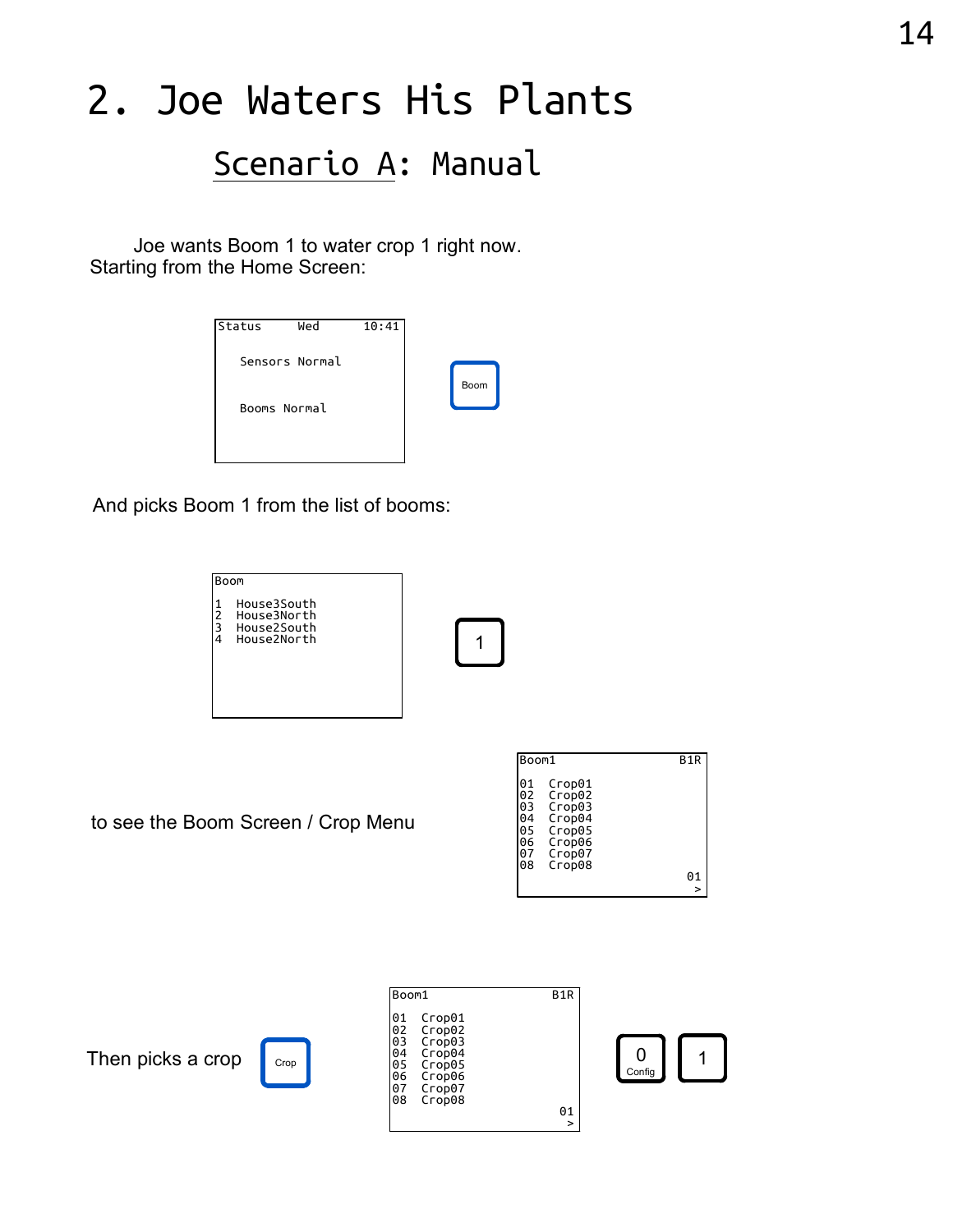

Within a few seconds, the screen should read:



 If Boom 1 had an error status E (indicates boom error) or alarm status A (indicates communication alarm), or is busy running crops ahead of this one in the queue (crop being currently run to be indicated by a 2-digit number status, i.e. "02" for "I'm busy running crop 02", then you might reasonably expect the crop 01 status to remain P indefinitely / for a while. But in this case the boom was idle, so it hopped to.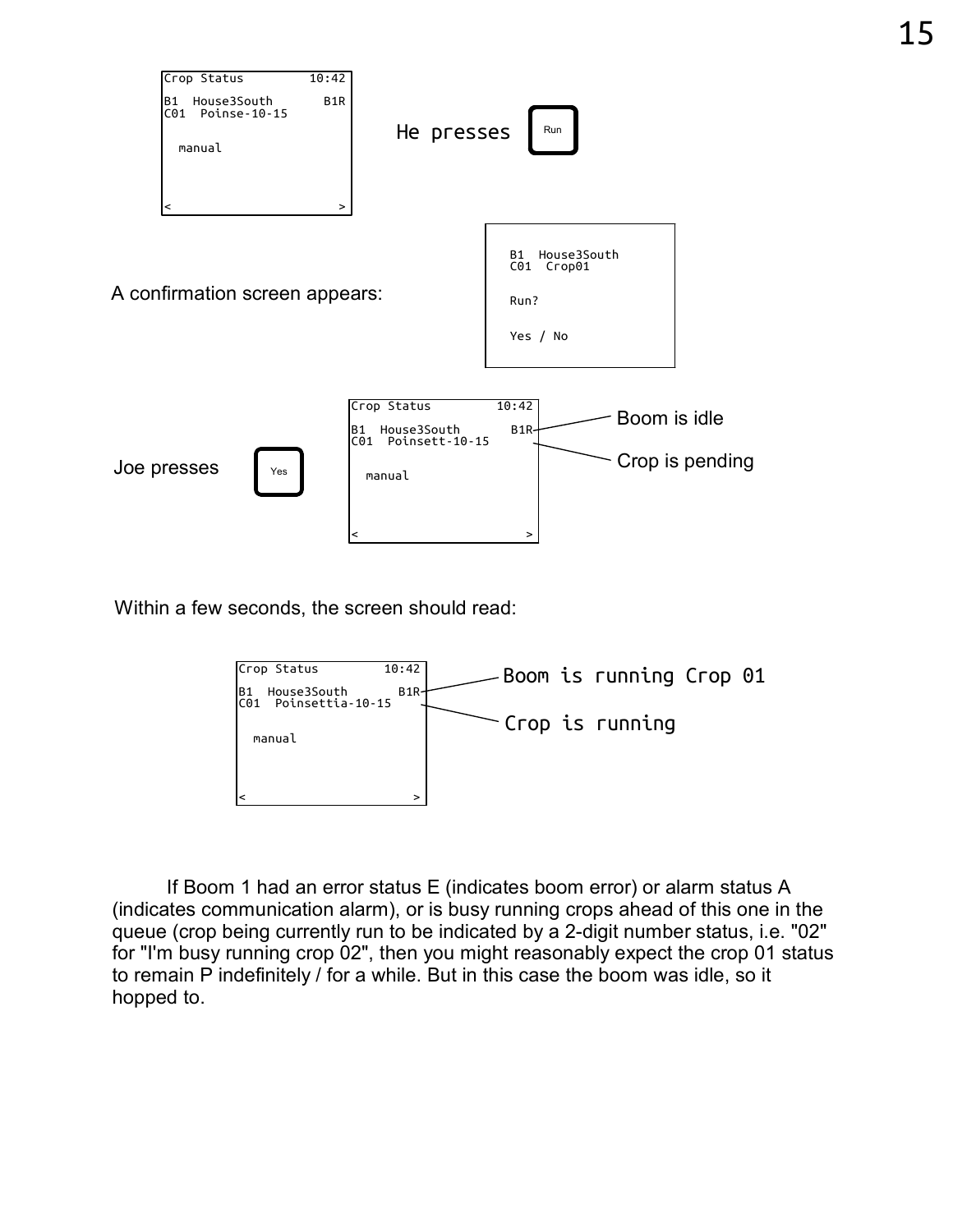#### Note:

Boom Status Values:  ${A = \text{alarm} - \text{boom is in comm alarm}}$  $E = error - boom$  has an error (e.g. no motion error)  $R =$  boom is in remote, ready to go  $B = a$  command has been sent to the boom ("busy")}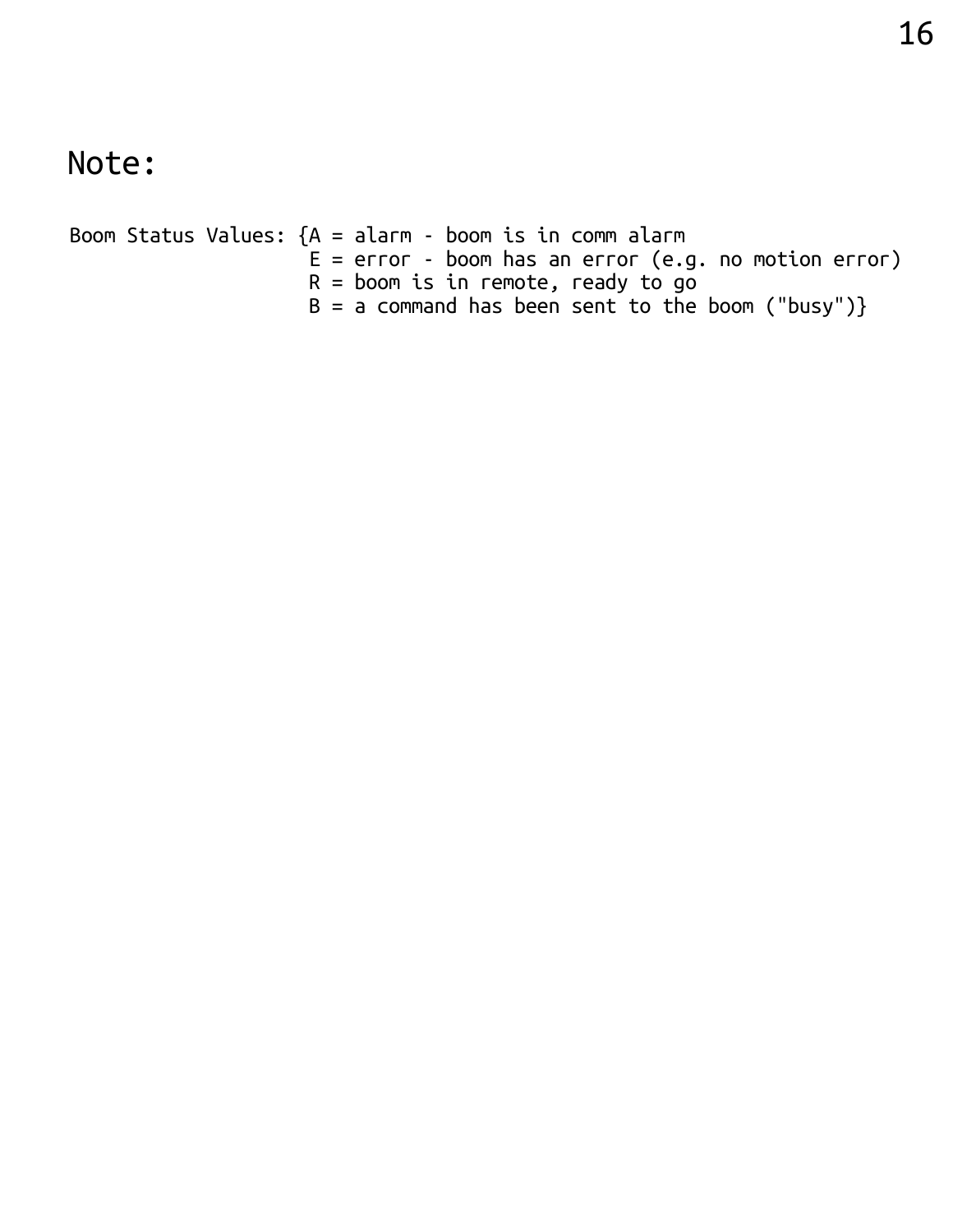#### Scenario B: Timed

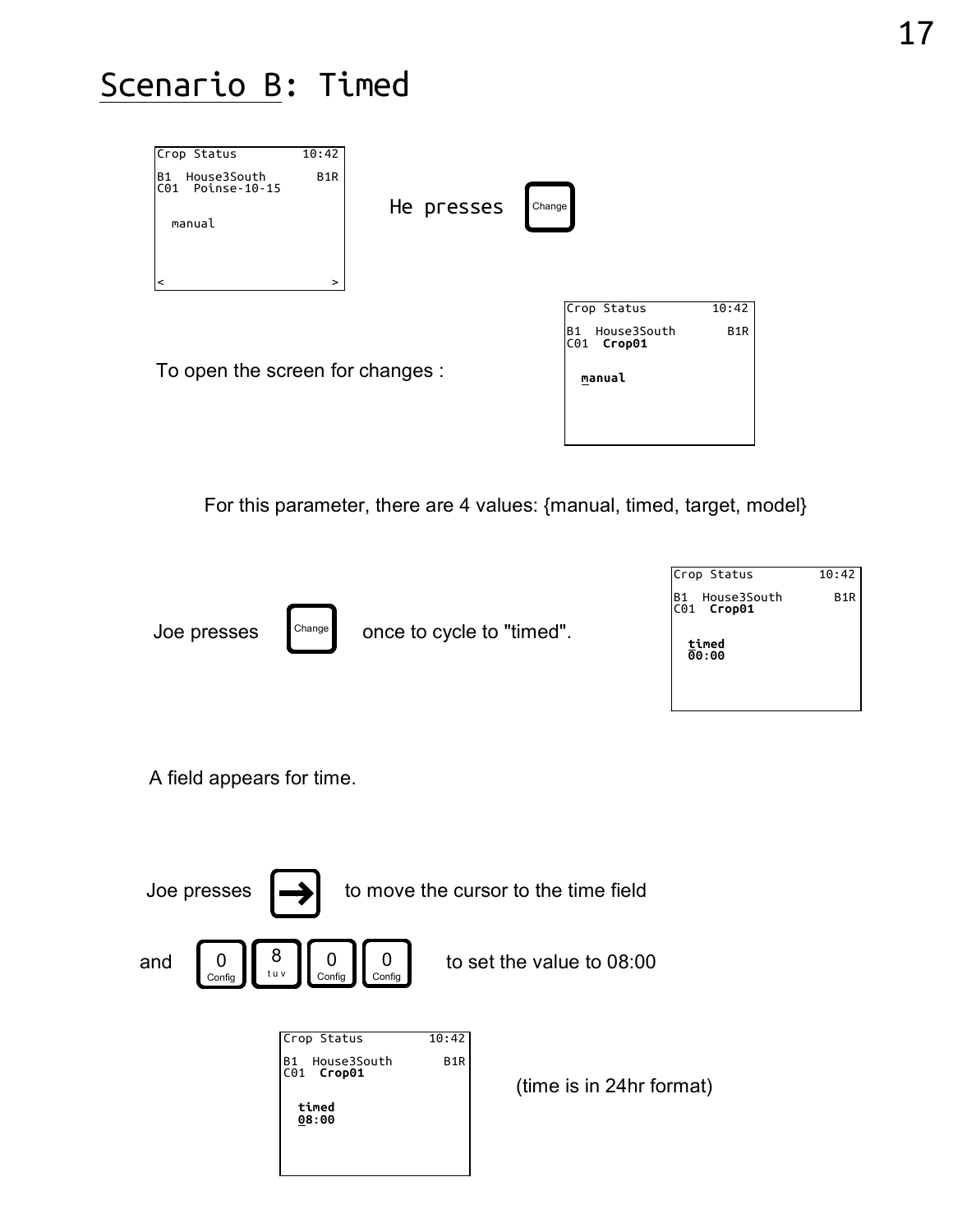|            |     |          | Crop Status                                           | 10:42 |
|------------|-----|----------|-------------------------------------------------------|-------|
|            |     |          | House3South<br>B <sub>1</sub><br>Poinse-10-15<br>IC01 | B1R   |
| He presses | Yes | to save. | timed<br>08:00                                        |       |
|            |     |          |                                                       | ↘     |

Boom 1 is now scheduled to water Crop 01 every day at 8am.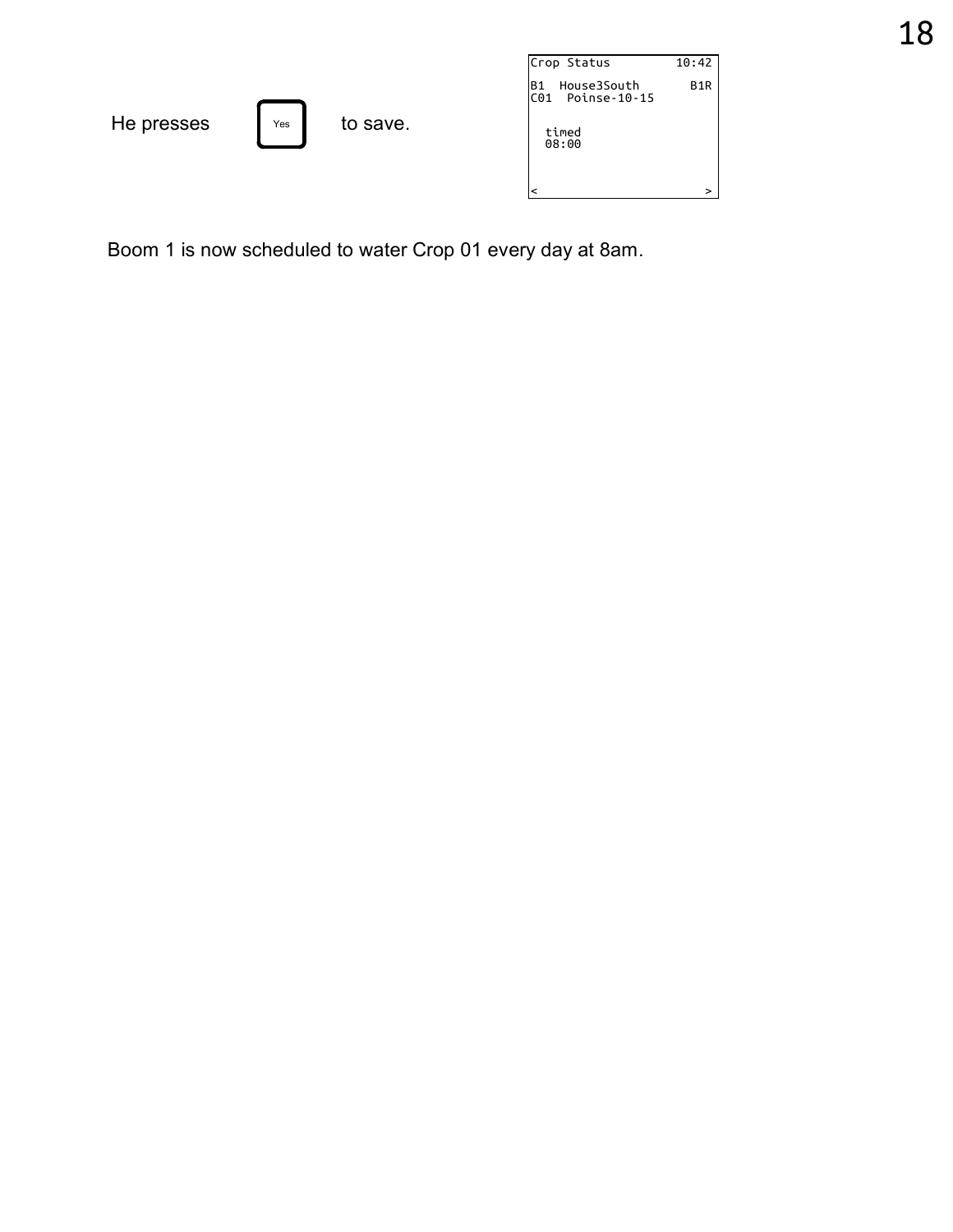#### Scenario C: VPD (No model)



Again, for this parameter, there are 4 values: {manual, timed, target, model}



A number and an editable field appear. The number (00000) is the presently accumulated VPD, defaulted to 00000. The field is the VPD target, defaulted to 01000.

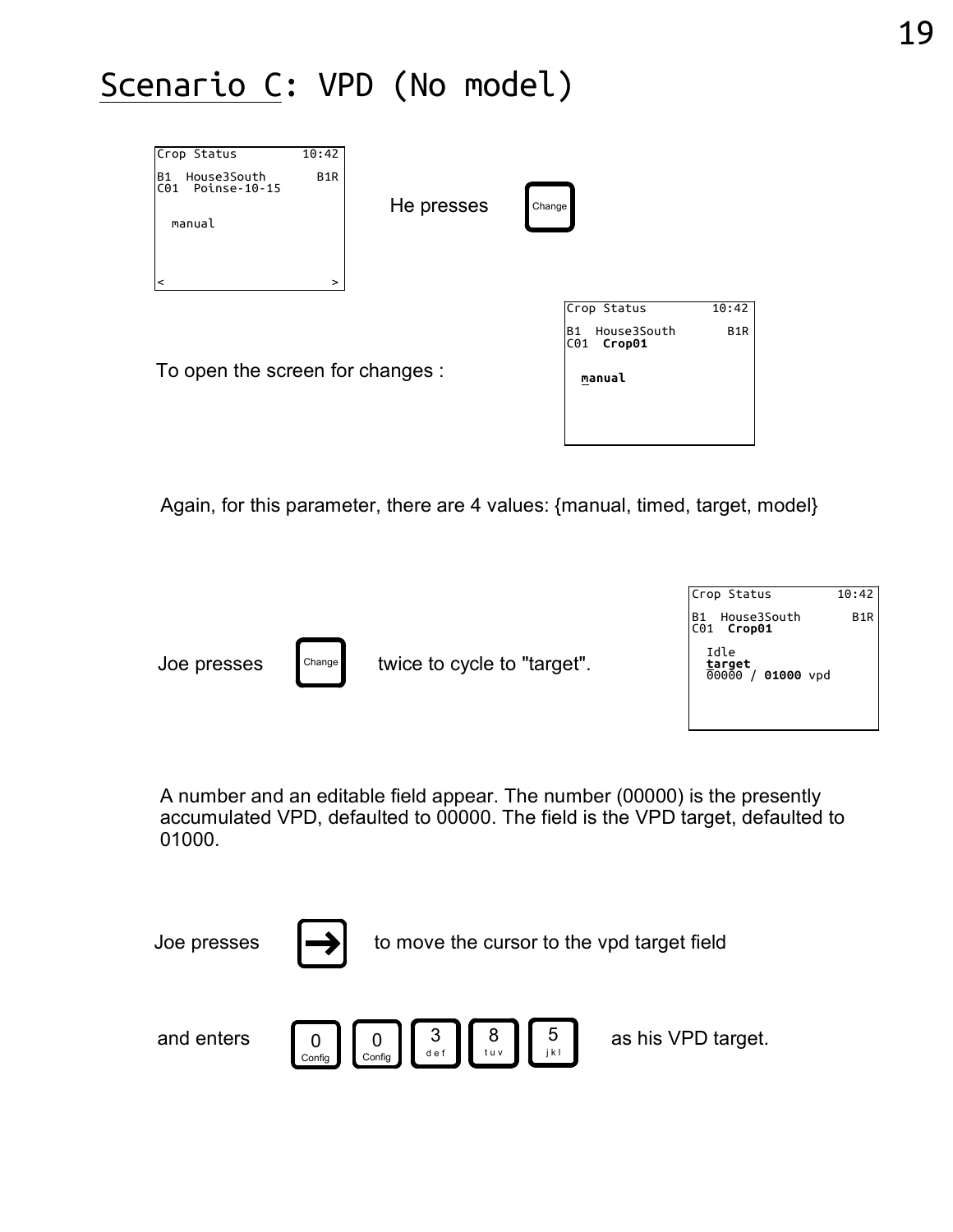

#### Joe's done!

If, however, He would like to run the crop once to get it started:



 Note: The "Busy" indicator is a momentary indicator that indicates that the message has been sent, and doesn't mean that the boom is confirming receipt.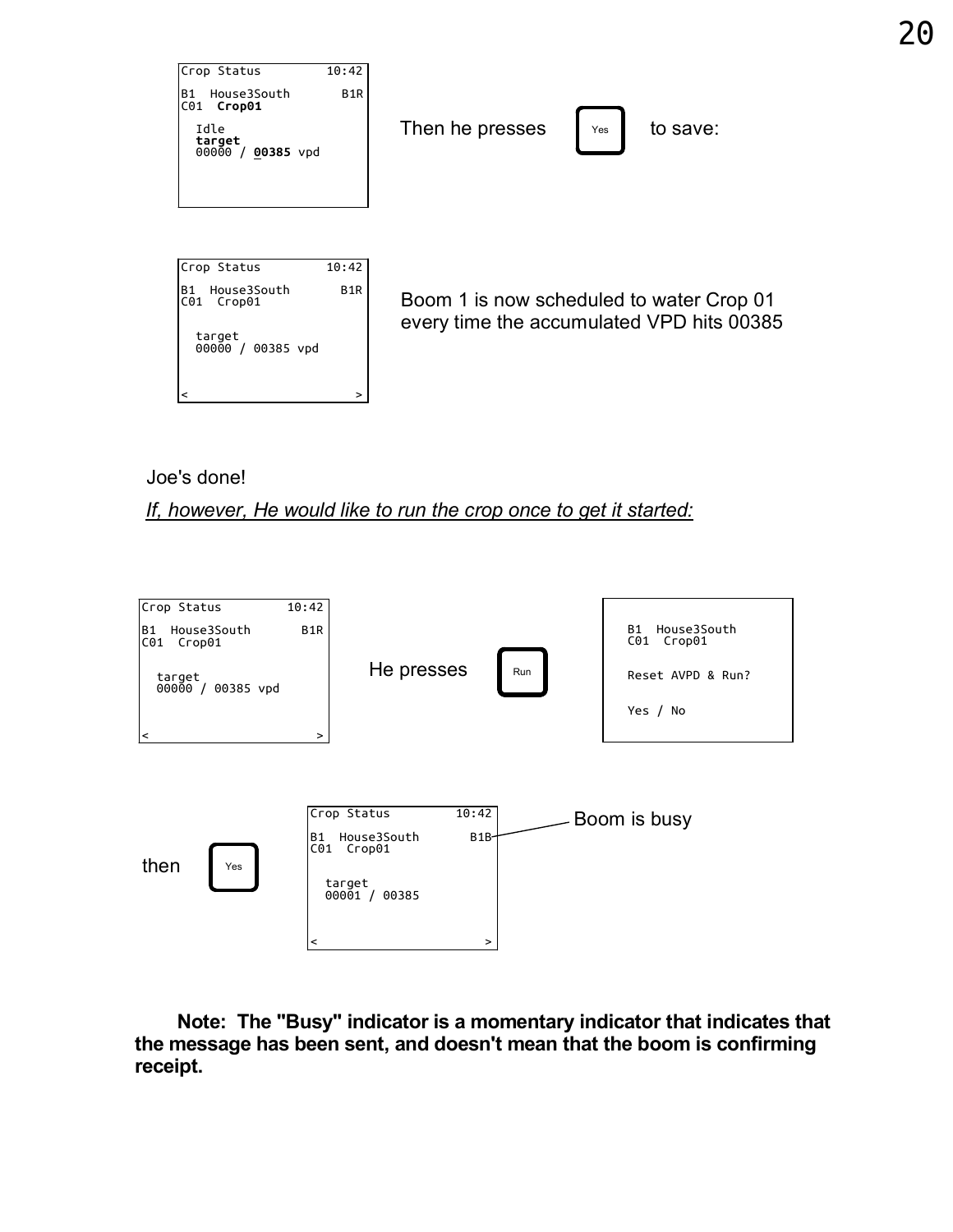### Scenario D: VPD (with model)

| Crop Status<br><b>B1</b><br>House3South<br>CO1<br>Poinse-10-15<br>manual<br>$\prec$ | 10:42<br>B <sub>1</sub> R<br>$\, >$ | He presses | Change                                                      |                           |
|-------------------------------------------------------------------------------------|-------------------------------------|------------|-------------------------------------------------------------|---------------------------|
| To open the screen for changes :                                                    |                                     |            | Crop Status<br>House3South<br>B1<br>Crop01<br>C01<br>manual | 10:42<br>B <sub>1</sub> R |

Again, for this parameter, there are 4 values: {manual, timed, target, model}

Joe presses change three times to cycle to "model".

| ś<br>Change                          |                  | three times to cycle to "model". |
|--------------------------------------|------------------|----------------------------------|
| Crop Status                          | 10:42            |                                  |
| B1 House3South<br> С01 <b>Сгор01</b> | B <sub>1</sub> R |                                  |
| model<br>00000 /<br>00080            |                  |                                  |
| M01 GeraniumProp<br>D01 GeraniumEnab | 01<br>01         |                                  |

 When Joe switches to "model", the screen immediately selects Model, 01 Day 01 and Disable 01, Day 01 by default, displays the Model and Disable names, then populates the vpd target with the target from the model. If you select a different model and different day, it should populate the target correspondingly. To change the model, Joe presses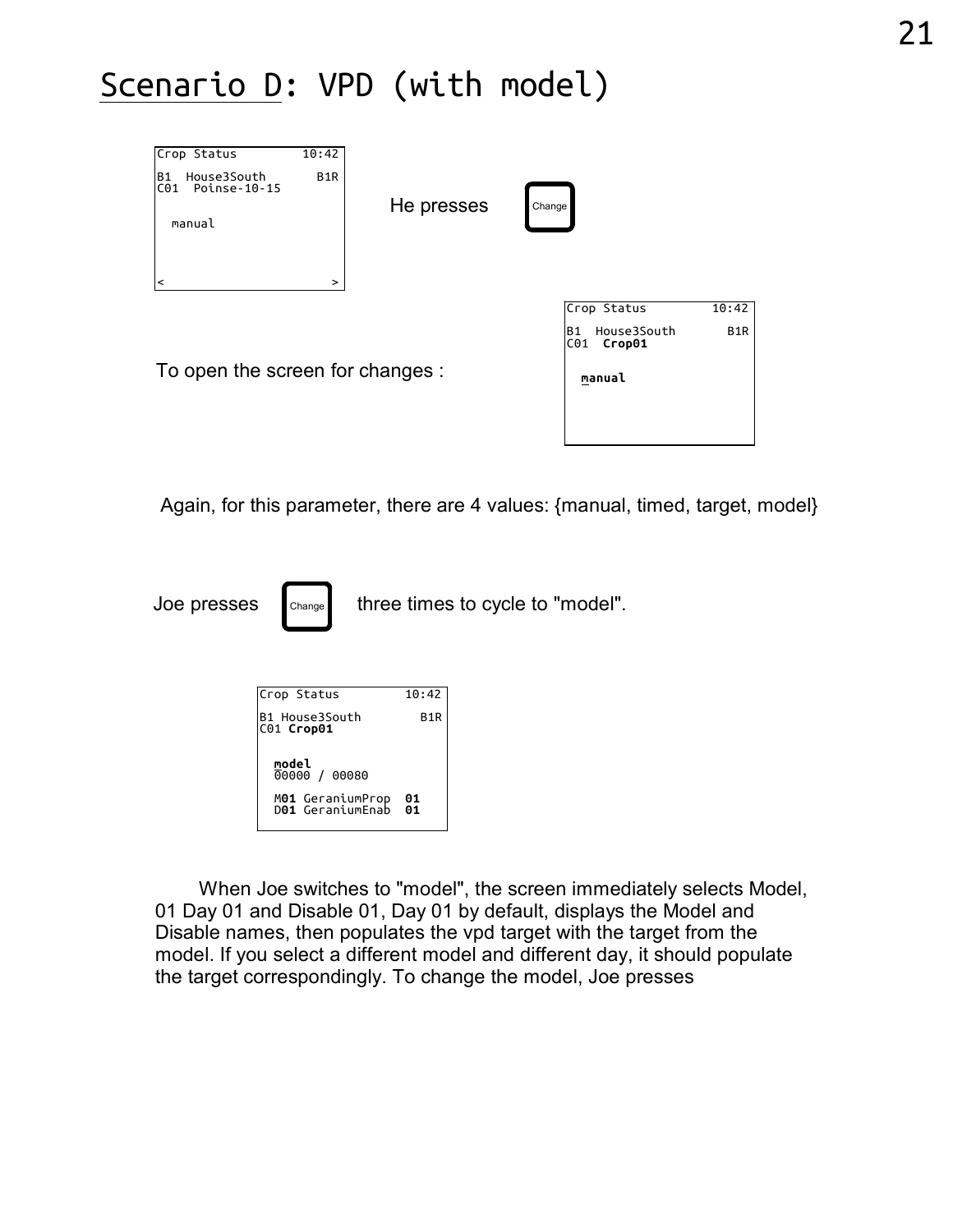

Again, for this parameter, there are 4 values: {manual, timed, target, model}



 Immediately the days screen for the model appears. The Go-Mini is "assuming" that if you had to pick a model, you probably have to pick a day.



Example 25 and the model is changed to the one he picked.<br>
B1 House3South B1R<br>
B1 House3South B1R<br>
B1 House3South B1R<br>
B1 House3South B1R<br>
C01 Crop01 Immediately when Joe picks the last digit of the model day number, The Crop Status screen appears, with the cursor on the model day (in case Joe needs a re-do) and the model is changed to the one he picked.

| Crop Status                                    | 10:42            |
|------------------------------------------------|------------------|
| House3South<br>B1<br>C <sub>01</sub><br>Сгор01 | B <sub>1</sub> R |
| model<br>00000 / 00970                         |                  |
| M03 Fuschia<br>F01 GeraniumFnab                | $\frac{04}{01}$  |

 Note - If Joe entered the wrong day number, he can press [Change] on the day number field to open up the assigned model and pick a new day.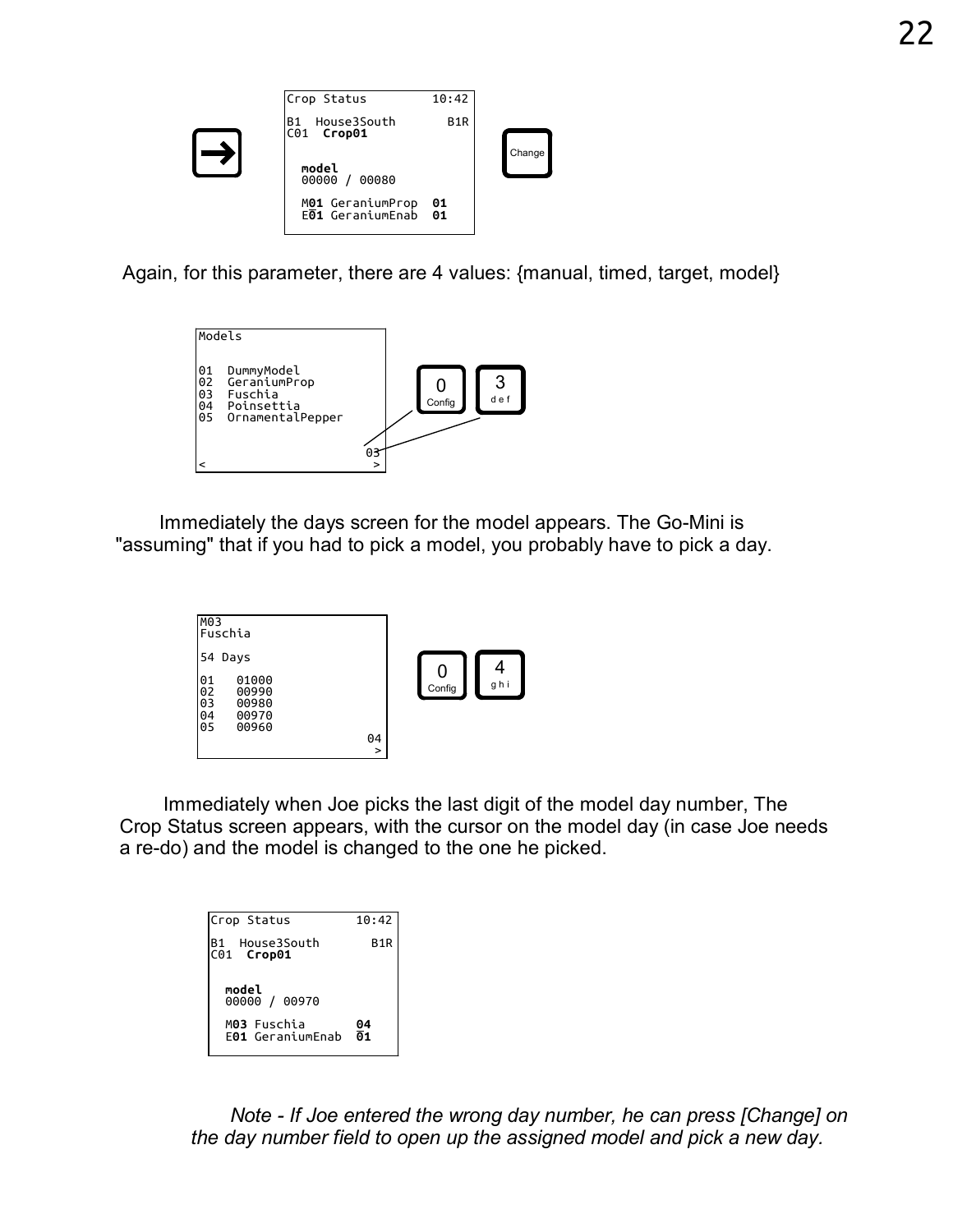Picking a disable model works exactly the same way.



And picks the day:

| IE01<br>lFuschiaEnable                                                                                                           |             |
|----------------------------------------------------------------------------------------------------------------------------------|-------------|
| Off x8.25<br>51 Days                                                                                                             |             |
| 101<br>20:00<br>- 05:00<br>102<br>$19:55 - 05:05$<br>103<br>19:50<br>- 05:10<br> 04<br> 05<br>$19:45 - 05:15$<br>$19:40 - 05:20$ | 0<br>Config |
| 01                                                                                                                               |             |
| >                                                                                                                                |             |



| <b>U4</b><br>נו.נט - נויכב<br>05<br>$19:40 - 05:20$ | 01<br>>          |     |                                     |                  |  |
|-----------------------------------------------------|------------------|-----|-------------------------------------|------------------|--|
| Surveys the results, and saves the screen.          |                  |     |                                     |                  |  |
| Crop Status                                         | 10:42            |     | Crop Status                         | 10:42            |  |
| House3South<br>B <sub>1</sub><br>C01<br>Crop01      | B <sub>1</sub> R |     | House3South<br>lB1<br>C01<br>Crop01 | B <sub>1</sub> R |  |
| model<br>00000 / 00970                              |                  | Yes | model<br>00000 / 00970              |                  |  |
| M03 Fuschia<br>E03 FuschiaEnab                      | 04<br>02         |     | M03 Fuschia<br>D03 FuschiaEnab      | 04<br>01         |  |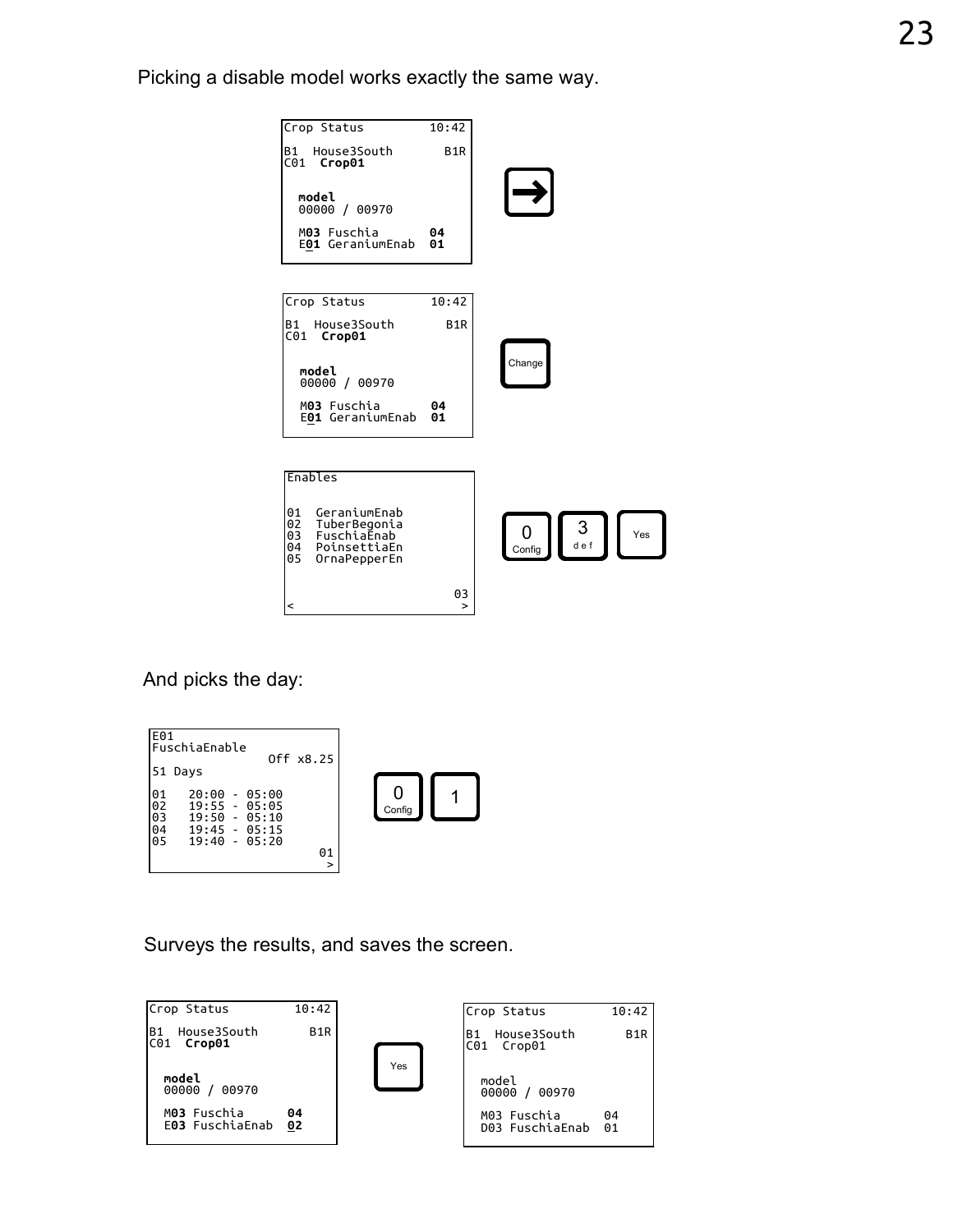Note - If Joe doesn't want to see the Models / Enables / Days, he can just type digits instead:



 Joe can use any combination of pressing the "Change" key, and typing digits, etc., to fill out this screen.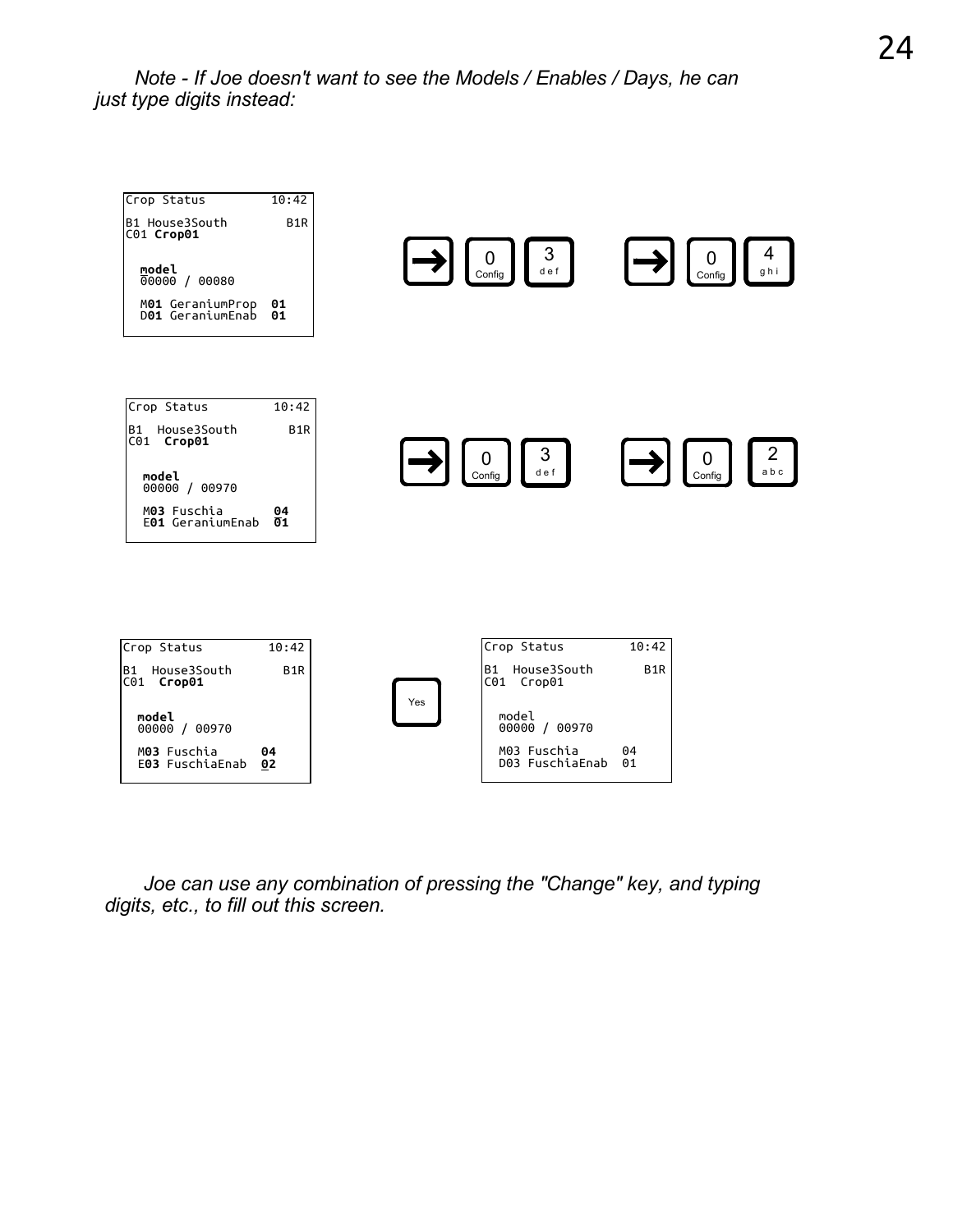Joe has decided that he wants to name Boom 1's Crop 01 something more memorable. He goes back to the Crop Status Screen for this crop:



on the crop name, even though it's at the top of<br>
on the water type, "model", because the crop<br>
uld frequently change.<br>
Crop Status 10:42<br>
B1 House3South B1R<br>
C01 Crop01 The cursor doesn't start on the crop name, even though it's at the top of the screen. The cursor starts on the water type, "model", because the crop name isn't something you should frequently change.

| Crop Status                            | 10:42            |
|----------------------------------------|------------------|
| House3South<br><b>B1</b><br>C01 Crop01 | B <sub>1</sub> R |
| model<br>00970<br>00000 /              |                  |
| M03 Fuschia<br>E03 FuschiaEnab         | 04<br>01         |

 He presses the left arrow to move the cursor to the crop name, then presses

|        | Name    |
|--------|---------|
|        | Crop 01 |
| Change |         |
|        |         |
|        |         |
|        |         |

 The naming process looks exactly as it does in config - arrow keys move the cursor, and pressing a number key repeatedly cycles through the number and letters on the key. Pressing the Zero Key twice makes a space.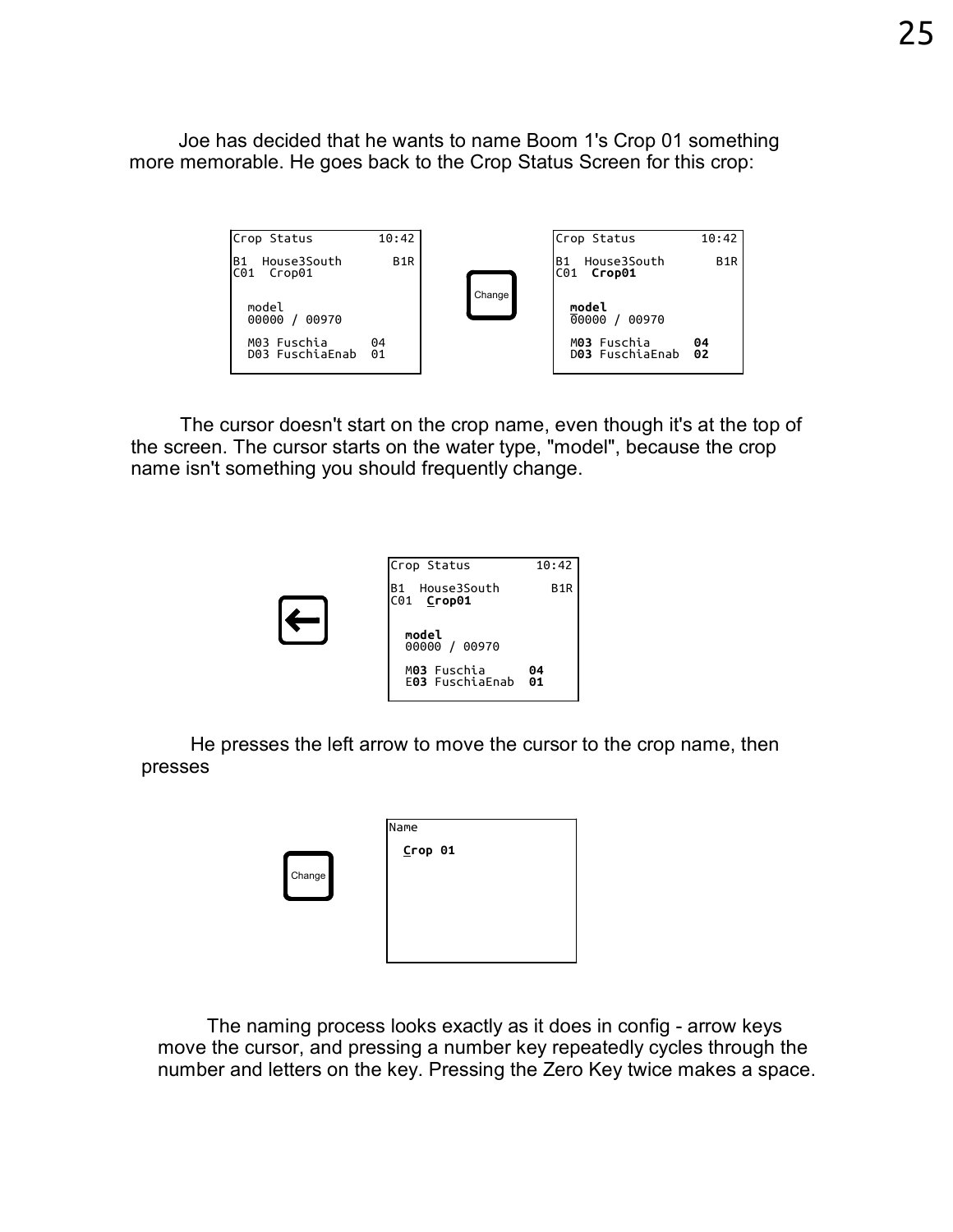After a few key presses, he has created the crop's new name.



to save his changes to the boom status screen.



The change is also visible in Boom 1's Crop list.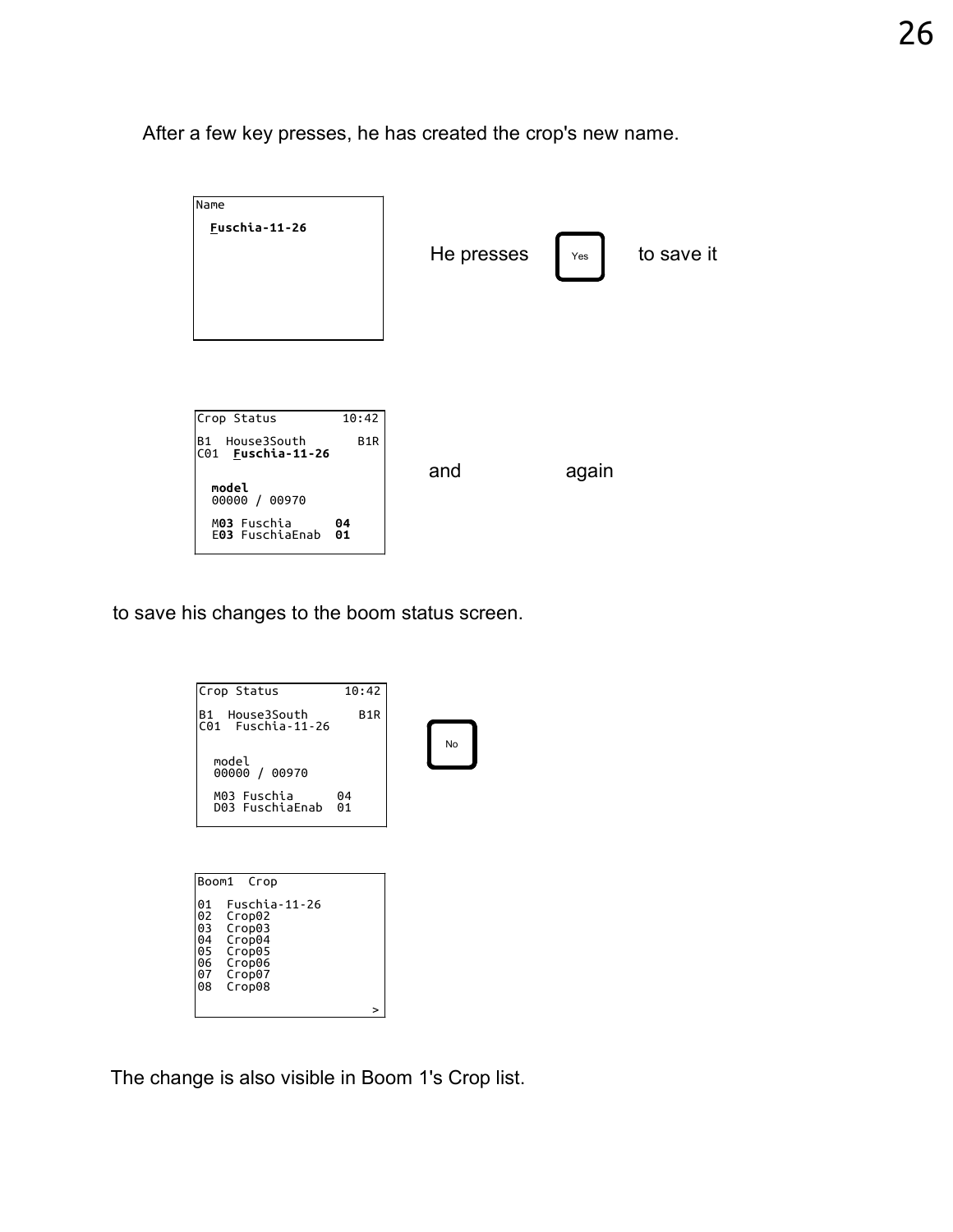# 3. Joe Creates a Model

 We start by time-travelling to a time before Joe created his first Model, when the only Model in the Go-Mini was the Dummy Model (The Model01 factory installed on the Go-Mini.

The Go-Mini is displaying its Status Screen

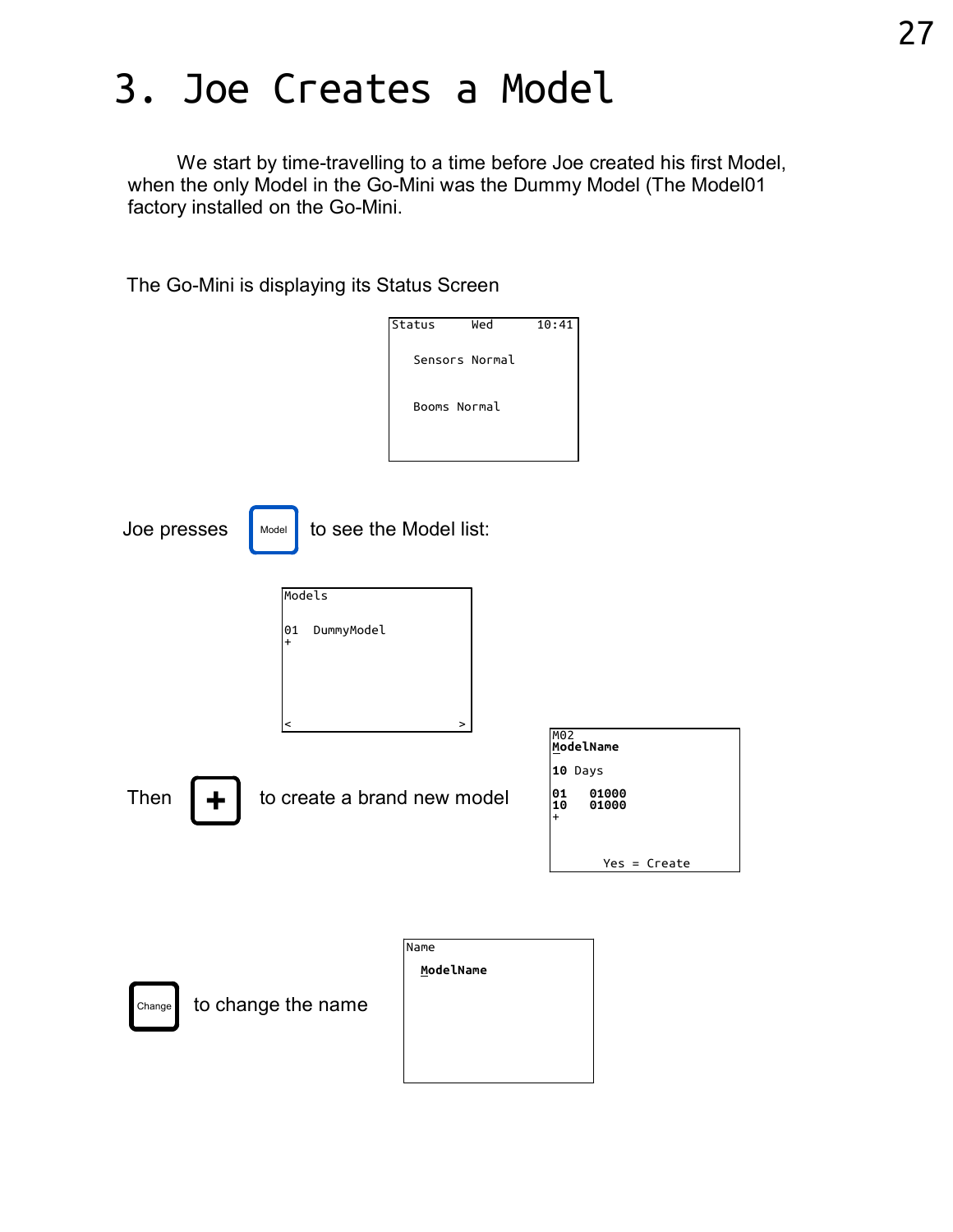He uses the number and arrow keys to rename the Model, and confirms the name:



then he moves the cursor to the number of days and changes it to 30, then moves to the data points



The Model is drawn using a 'connect the dots' strategy, with targets changing linearly between each of the data points.

Joe enters his first data point: an 80 vpd target on Day 01.

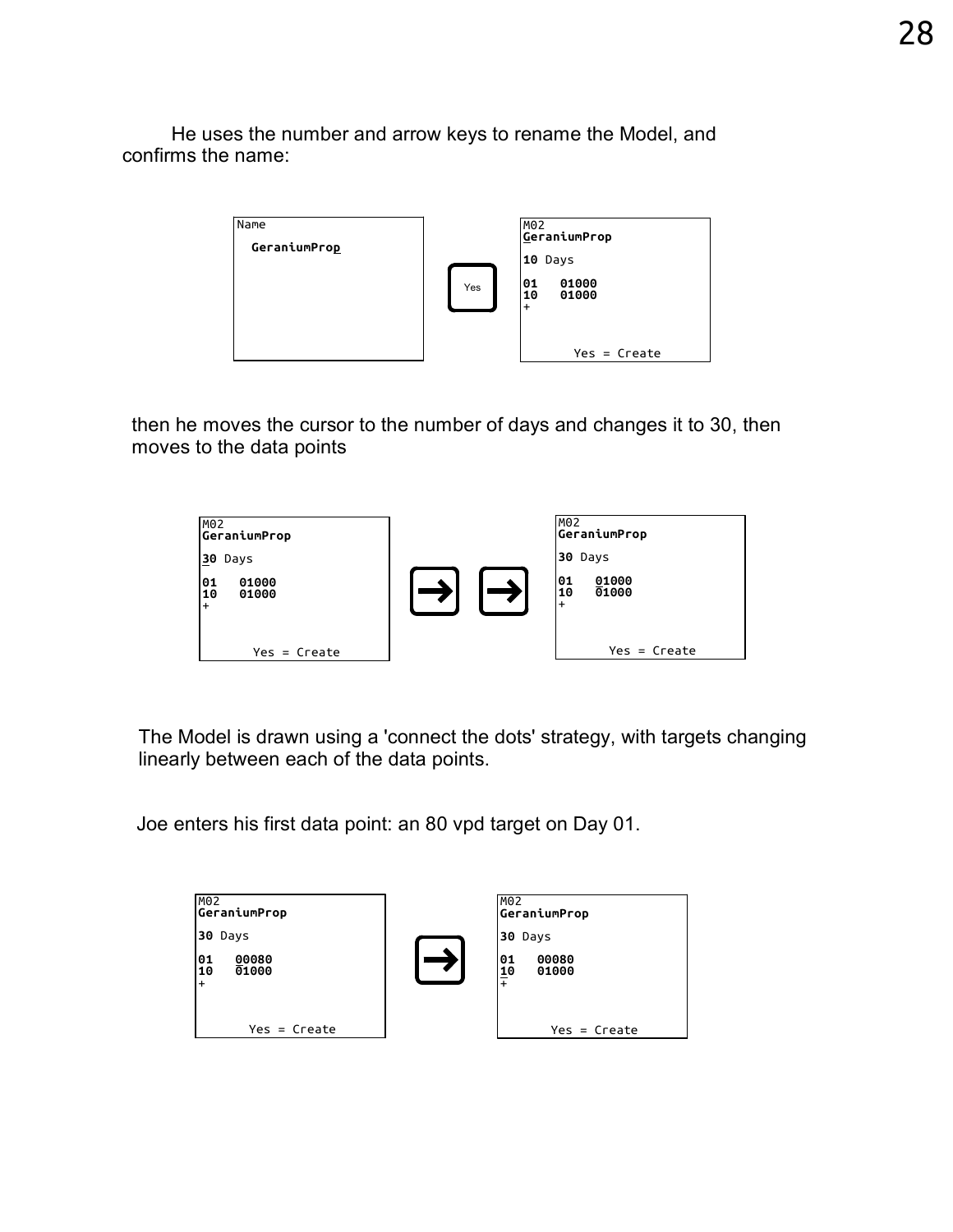Now his second data point, a 920 vpd target on Day 22



Joe specifically wants 3 data points - he wants a curve whose targets increase more slowly near the end of the model. He presses



Immediately the first page of the "Days" screen of Model 2 appears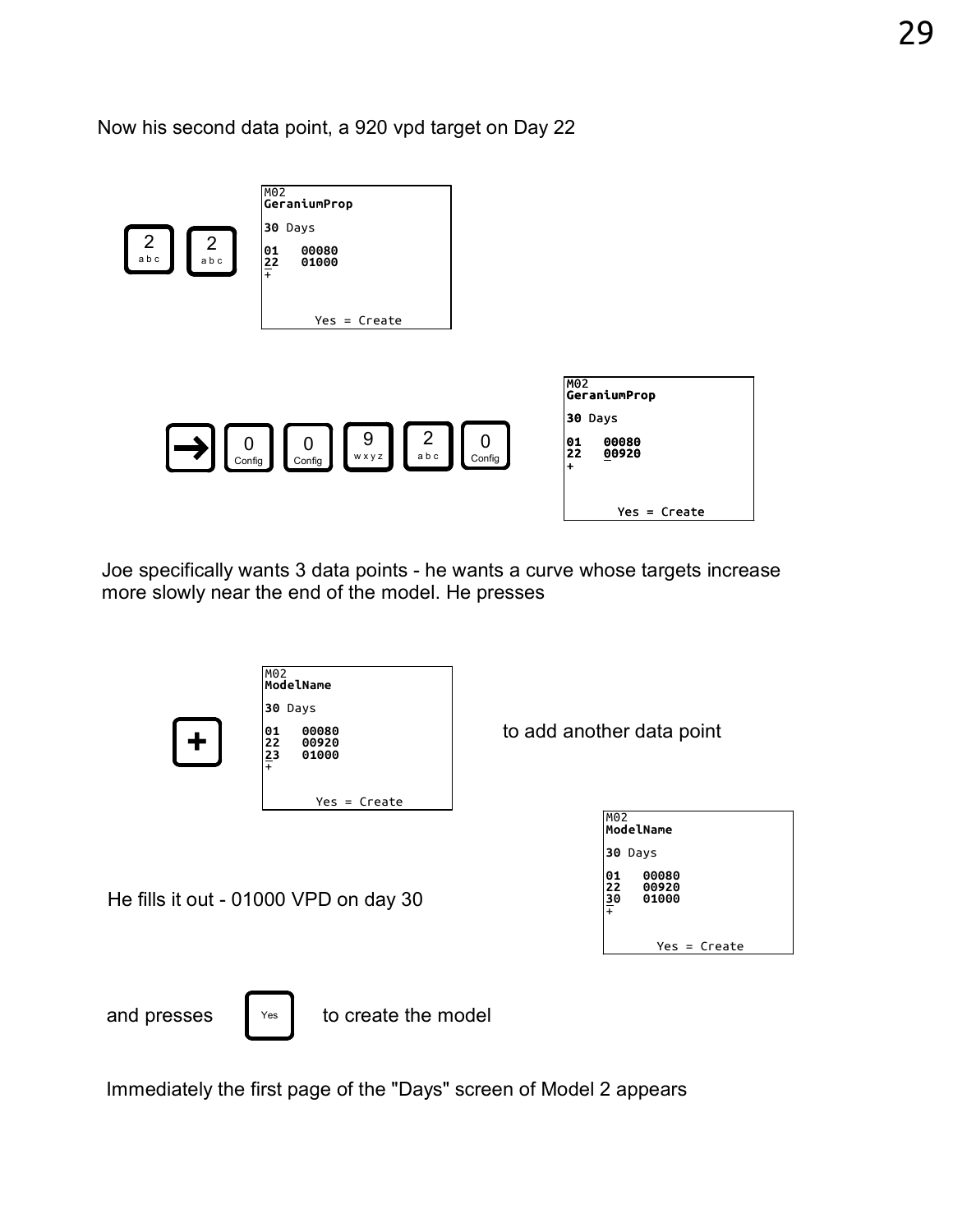| lm02                           | GeraniumProp                              |   |  |
|--------------------------------|-------------------------------------------|---|--|
|                                | 30 Days                                   |   |  |
| 101<br>102<br> 03<br>∣04<br>05 | 00080<br>00120<br>00160<br>00200<br>00240 |   |  |
|                                |                                           | > |  |

Joe pages through the rest o f Crop Model 02's Day screens using the arrow keys:

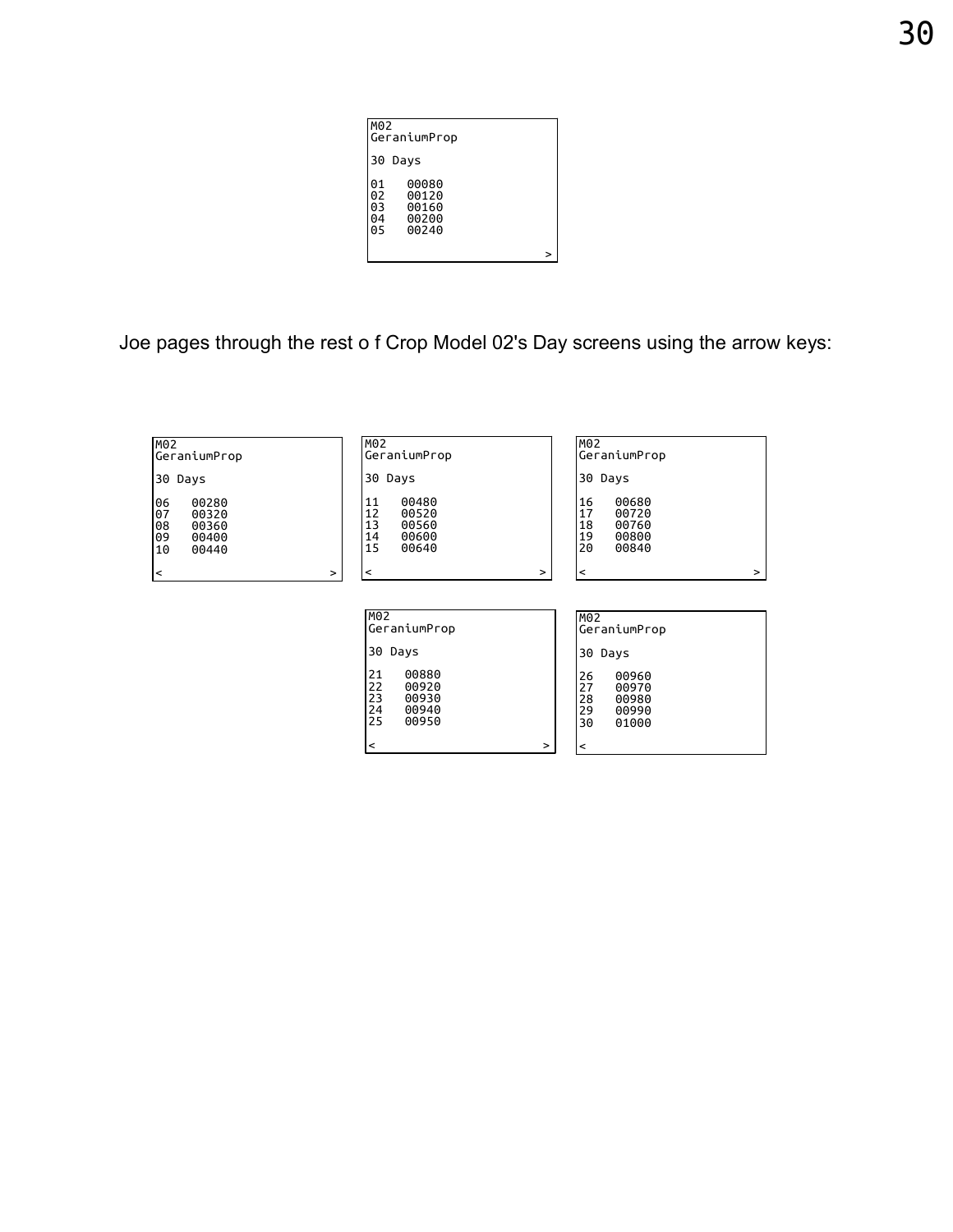# 4. Joe Edits a Model

 Joe's not quite satisfied with his GeraniumProp model yet. He wants to edit a couple of the vpd targets. He wants to change the first day's target, and add 2 more days.

From the first page of the Model's Day screen (where he left off),



He wants to change the first vpd target to 100, so he presses



And to change the number of days, he presses:

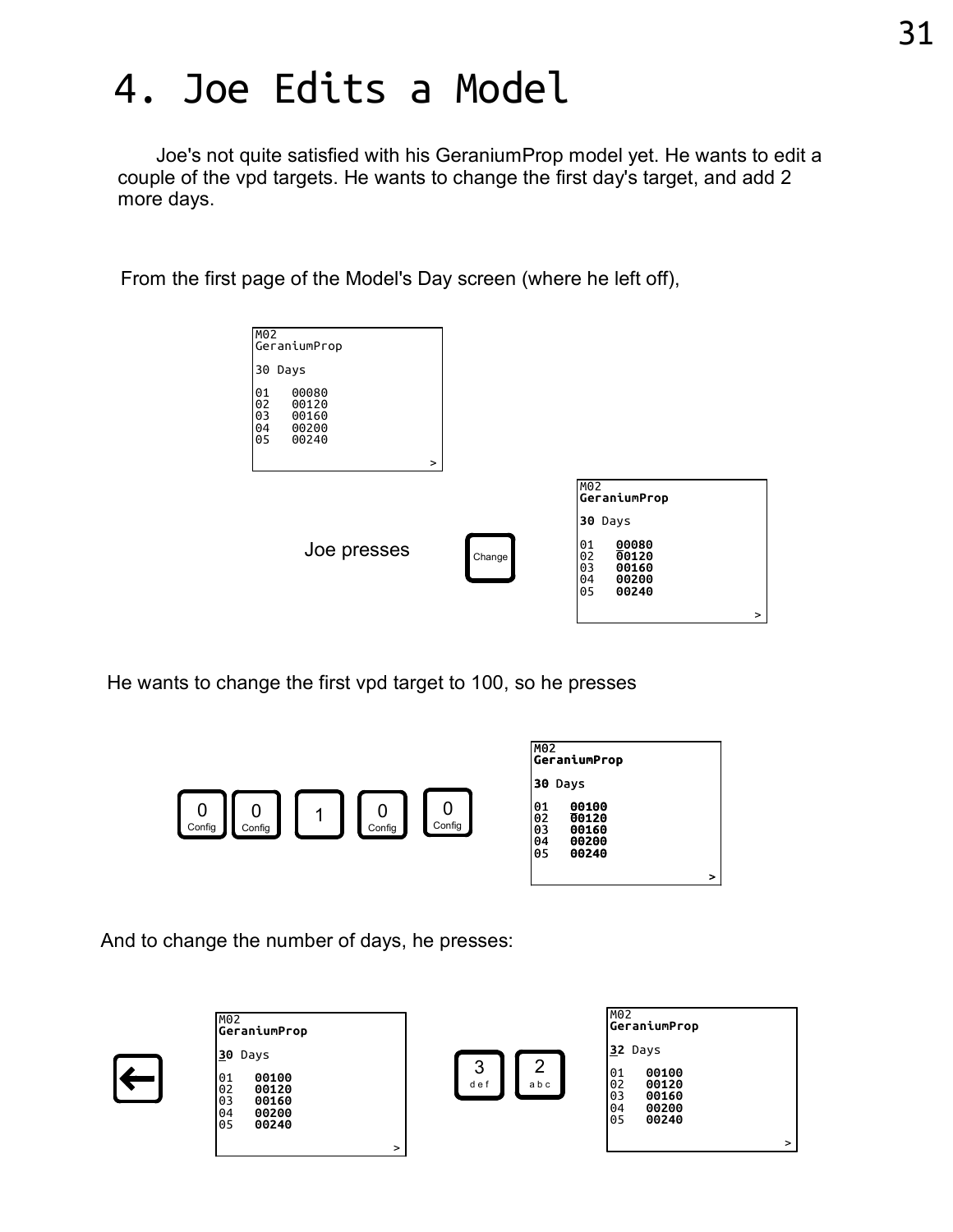

When Joe added the two days, the Mini-Go populated them with data from the model's last day (then day 30). This is why the target is 01000 for these days. Joe wants to change this.

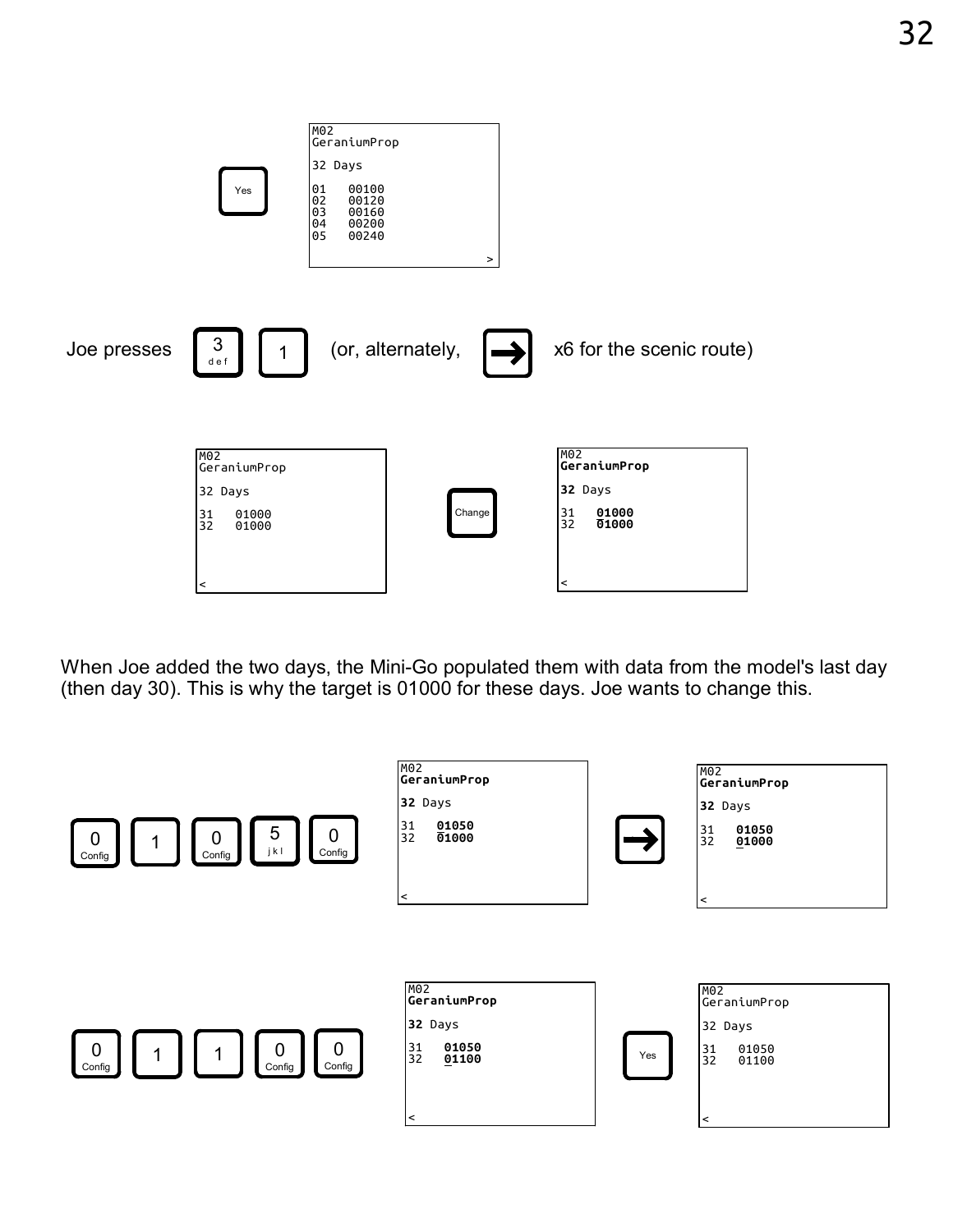# 5. Joe Creates an Enable

Just after creating his first Model, Joe decides to create an "Enable". The process is very similar. From the home screen:

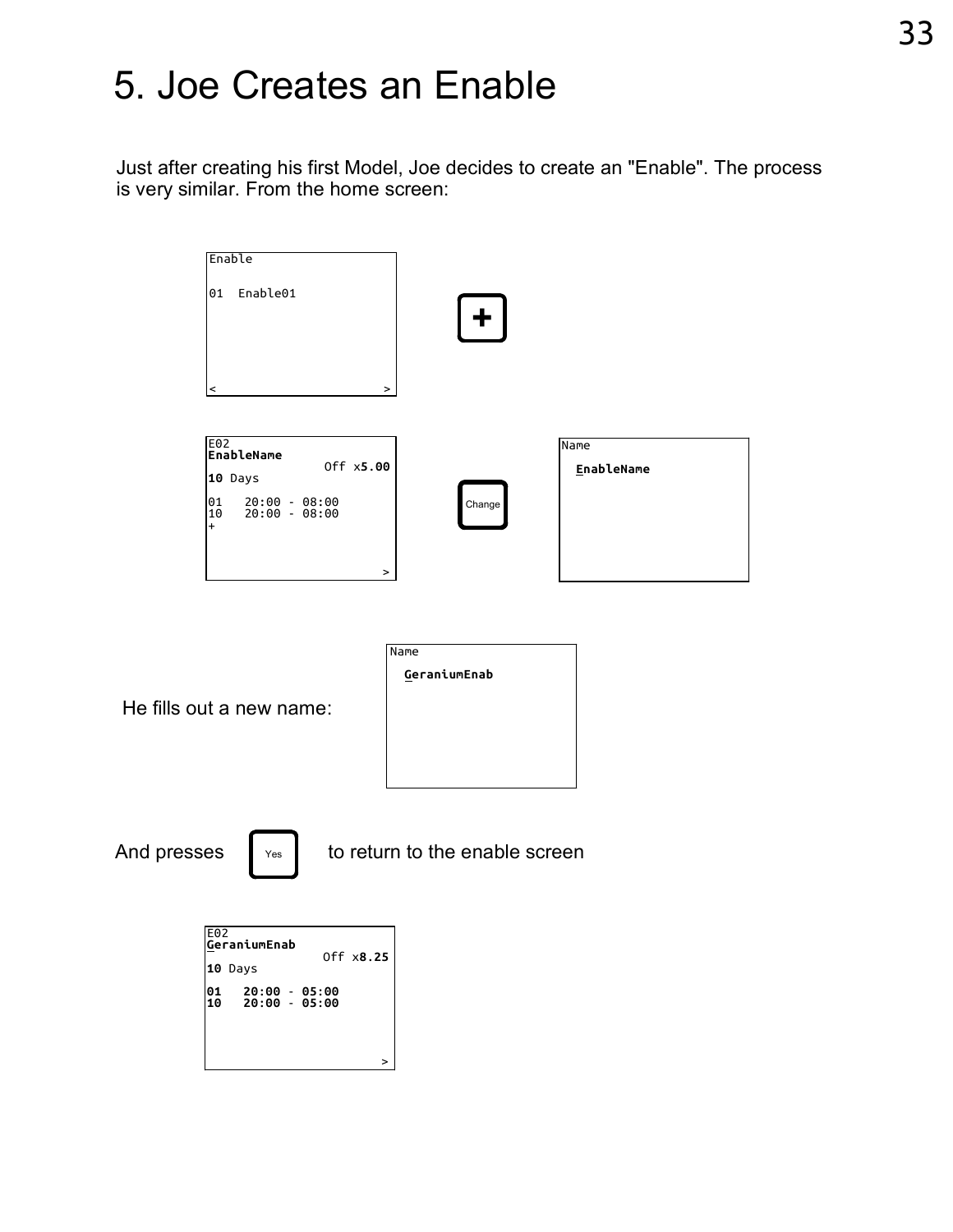

3 d e f

to change the off multiplier to 8.25. The off multiplier is applied to the VPD target during off hours. This means that if the target was 100 vpd, during the enable, the target is 825 vpd. If he wants it disabled entirely during off hours, he sets the multiplier to 0.00. The off multiplier is applied to the<br>
f the target was 100 vpd, during the<br>
abled entirely during off hours, he<br>
<u>E02</u><br>
GeraniumEnab<br>
30 Days<br>
01 20:00 - 05:00<br>
10 20:00 - 05:00<br>
10 20:00 - 05:00 The off multiplier is applied to the<br>
f the target was 100 vpd, during the<br>
abled entirely during off hours, he<br>
abled entirely during off hours, he<br>  $\frac{10}{20}$ <br>  $\frac{1}{20}$ <br>  $\frac{1}{20}$ <br>  $\frac{20:00}{20:00}$  - 05:00<br>  $\frac{1}{2$ 

| E02<br> GeraniumEnab<br>30<br>Days                   | Off x8.25 |  |
|------------------------------------------------------|-----------|--|
| $20:00 - 05:00$<br>101<br>$20:00 - 05:00$<br>10<br>+ |           |  |
| ≺                                                    | >         |  |

to set the length of the Enable to 30 days. Next, he sets the data points, using the arrow to move between fields (each time field is a 4-digit field - hours and minutes are not separate)

|                                                 |           | 0 days. Next, he sets the data point<br>h time field is a 4-digit field - hours $\overline{\phantom{a}}$ |
|-------------------------------------------------|-----------|----------------------------------------------------------------------------------------------------------|
| E02<br>GeraniumEnab                             |           |                                                                                                          |
| 30 Days                                         | Off x8.25 |                                                                                                          |
| 01<br> 30<br>$18:58 - 06:04$<br>$18:00 - 08:00$ |           |                                                                                                          |
| $\ddot{}$                                       |           |                                                                                                          |
| ≺                                               |           |                                                                                                          |
|                                                 |           |                                                                                                          |

There are only 2 points, so resulting the daily start times should vary linearly between the two starts, and the daily end times should vary linearly between the two ends. That's exactly what they look like: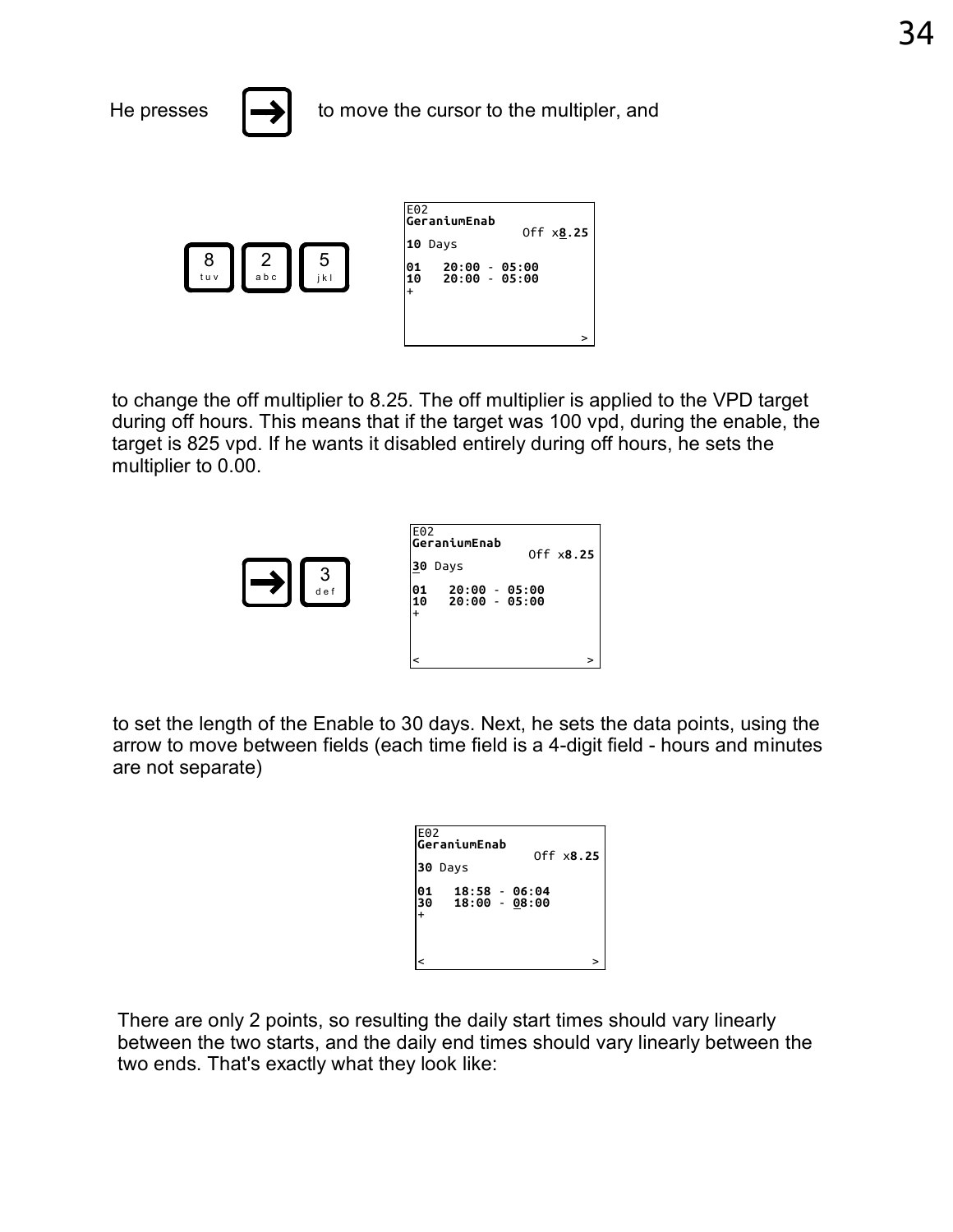#### Here's the finished Enable.

| IE02<br>lGeraniumEnab                    | Off x8.25                                                                         | lE02<br>lGeraniumEn                                                       |
|------------------------------------------|-----------------------------------------------------------------------------------|---------------------------------------------------------------------------|
| 130<br>Davs                              |                                                                                   | 30<br>Days                                                                |
| 101<br>102<br>lоз<br>18:54<br>104<br>los | $18:58 - 06:04$<br>$18:56 - 06:08$<br>- 06:12<br>$18:52 - 06:16$<br>18:50 - 06:20 | 18:48<br>106<br>07<br>18:46<br>108<br>18:44<br>09<br>18:42<br>10<br>18:40 |
|                                          |                                                                                   |                                                                           |

| E02                        | GeraniumEnab                                                                                |           | <b>E02</b>                    | lGeraniumEnab                                                                               | Off x8.25 | <b>E02</b>                 | lGeraniumEna                              |
|----------------------------|---------------------------------------------------------------------------------------------|-----------|-------------------------------|---------------------------------------------------------------------------------------------|-----------|----------------------------|-------------------------------------------|
| 30 Days                    |                                                                                             | Off x8.25 |                               | 30 Days                                                                                     |           |                            | 30 Days                                   |
| 01<br>02<br>03<br>04<br>05 | $18:58 - 06:04$<br>$18:56 - 06:08$<br>$18:54 - 06:12$<br>$18:52 - 06:16$<br>$18:50 - 06:20$ |           | 106<br>07<br>108<br>109<br>10 | $18:48 - 06:24$<br>$18:46 - 06:28$<br>$18:44 - 06:32$<br>$18:42 - 06:36$<br>$18:40 - 06:40$ |           | 11<br>12<br>13<br>14<br>15 | 18:38<br>18:36<br>18:34<br>18:32<br>18:30 |
|                            |                                                                                             | ⋗         |                               |                                                                                             | ↘         |                            |                                           |

| E02                                   | lGeraniumEnab                                                                               | Off x8.25 |  |
|---------------------------------------|---------------------------------------------------------------------------------------------|-----------|--|
| 30 Days                               |                                                                                             |           |  |
| 11<br>12<br>13<br>$\mathbf{14}$<br>15 | $18:38 - 07:44$<br>$18:36 - 06:48$<br>$18:34 - 06:52$<br>$18:32 - 06:56$<br>$18:30 - 07:00$ |           |  |
|                                       |                                                                                             | `         |  |

| IE02                     | IE02        |
|--------------------------|-------------|
| lGeraniumEnab            | lGeraniumEn |
| Off x8.25<br>130<br>Days | 30<br>Days  |
| 16                       | 21          |
| $18:28 - 07:04$          | 18:18       |
| 117                      | 22          |
| $18:26 - 07:08$          | 18:16       |
| 18                       | 23          |
| $18:24 - 07:12$          | 18:14       |
| 19                       | 24          |
| $18:22 - 07:16$          | 18:12       |
| 20                       | 25          |
| $18:20 - 07:20$          | 18:00       |
| >                        |             |

| E02                                      | lGeraniumEnab |                                                                                             |           | E02                        | lGeraniumEna                              |
|------------------------------------------|---------------|---------------------------------------------------------------------------------------------|-----------|----------------------------|-------------------------------------------|
| 30.                                      | Davs          |                                                                                             | Off x8.25 | 30                         | Days                                      |
| 21<br>$\frac{22}{23}$<br>$\frac{24}{25}$ |               | $18:18 - 07:24$<br>$18:16 - 07:28$<br>$18:14 - 07:32$<br>$18:12 - 07:36$<br>$18:00 - 07:40$ |           | 26<br>27<br>28<br>29<br>30 | 18:08<br>18:06<br>18:04<br>18:02<br>18:00 |
|                                          |               |                                                                                             | >         |                            |                                           |

| lE02<br>lGeraniumEnab                                                               | Off x8.25 |
|-------------------------------------------------------------------------------------|-----------|
| 130<br>Days                                                                         |           |
| $18:08 - 07:40$<br>$18:06 - 07:44$                                                  |           |
| 26<br>27<br>28<br>29<br>29<br>$18:04 - 07:52$<br>$18:02 - 07:56$<br>$18:00 - 08:00$ |           |
|                                                                                     | >         |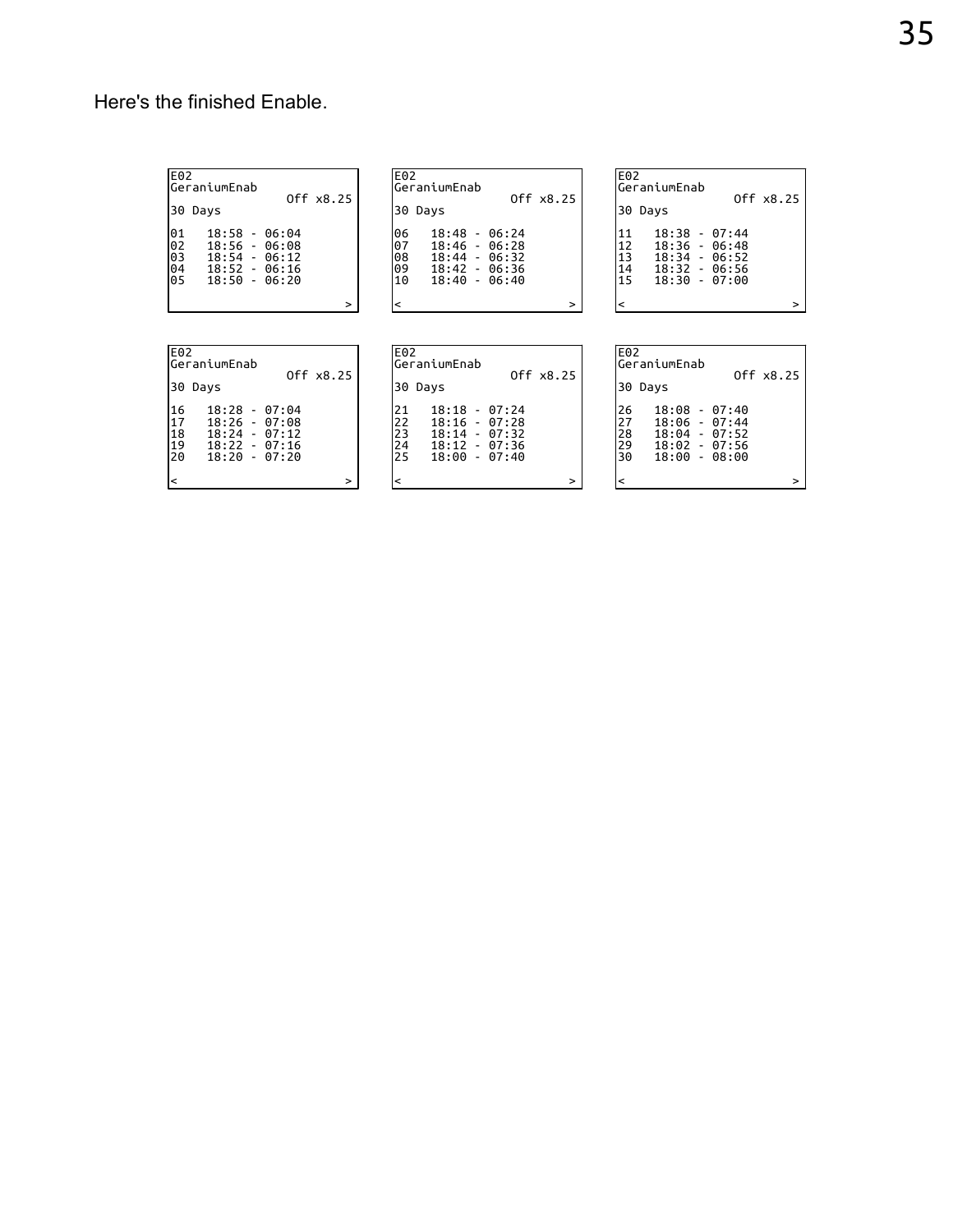### 6. Joe Edits an Enable

Joe wants to edit some start and end times in the enable that he just created. Starting at the Home screen:



This is the enable screen.



Note that the cursor starts on the first day's start time. That's because the day values are something that Joe might want to tweak more than the number of days or multiplier, which might be more stable.

Joe wants to change the Enable's length to 32 days, though:



He wants to tweak Day 31 and 32's values,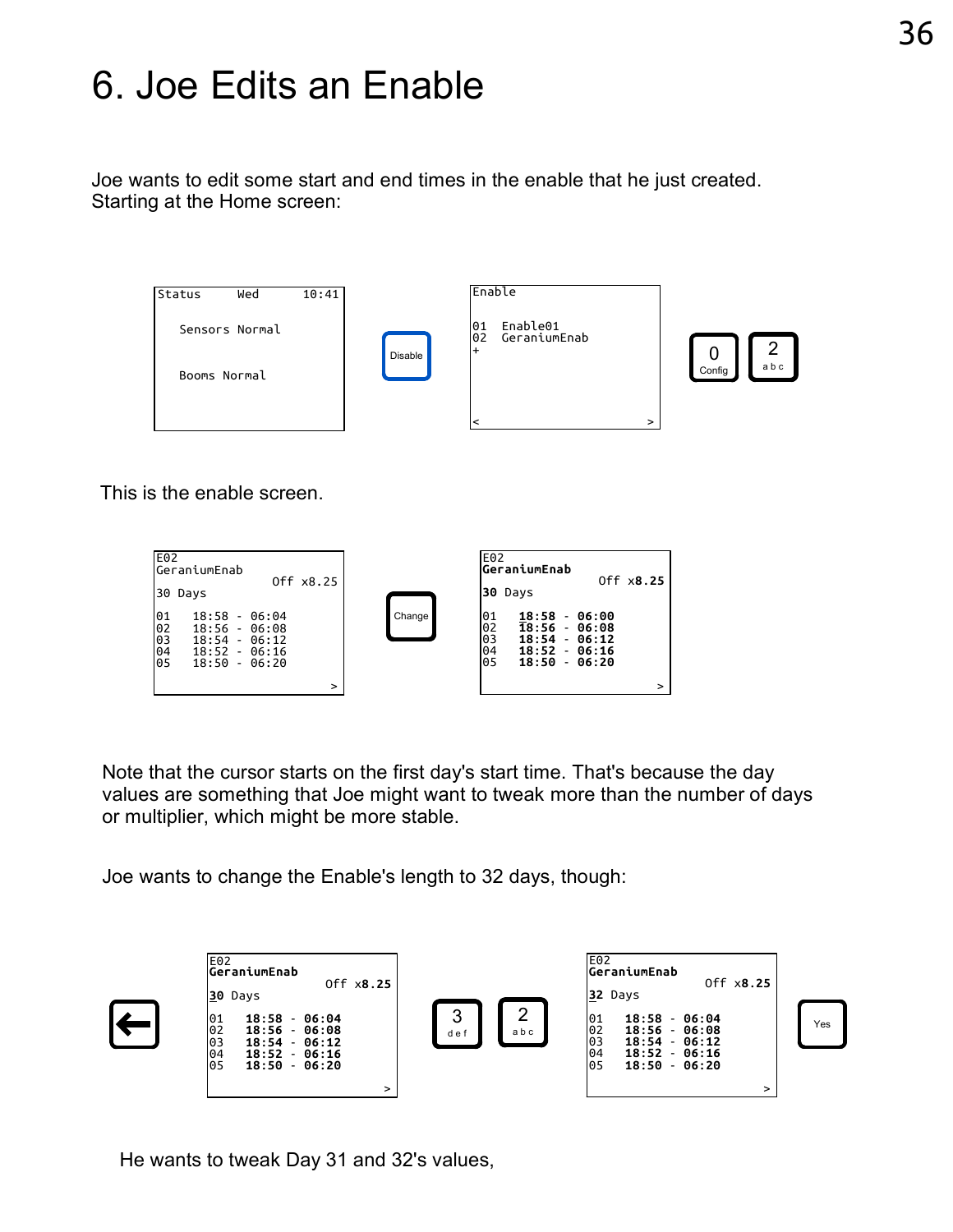The additional 2 days were automatically populated with Day 30's data, as that was previously the last day. Joe wants to go ahead and tweak it:

While you're in view mode on this screen, pressing the day number (2 digits) brings you to the page where that day is shown. So in this case:

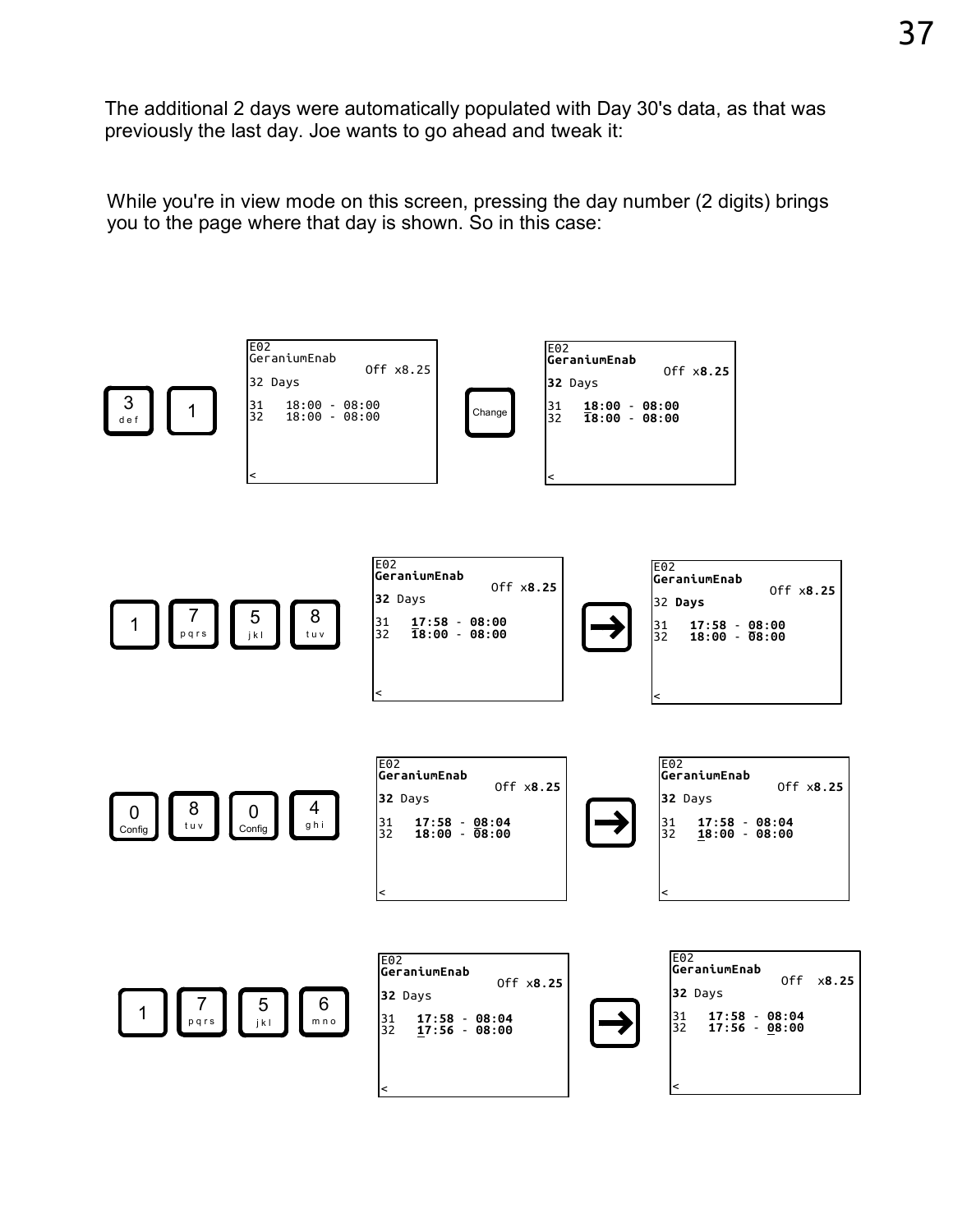

|                                          | E02<br>GeraniumEnab<br>Off x8.25                                                           |     | E            |
|------------------------------------------|--------------------------------------------------------------------------------------------|-----|--------------|
| 8<br>8<br>tuv<br>tuv<br>Config<br>Config | 32 Days<br>17:58<br>$\begin{array}{c} 31 \\ 32 \end{array}$<br>$-08:04$<br>$17:56 - 08:08$ | Yes | l3<br>د<br>3 |
|                                          | l<                                                                                         |     |              |

| E02<br>GeraniumEnab                          | Off x8.25 |
|----------------------------------------------|-----------|
| 32 Days                                      |           |
| 31<br>$17:58 - 08:04$<br>32<br>17:56 - 08:08 |           |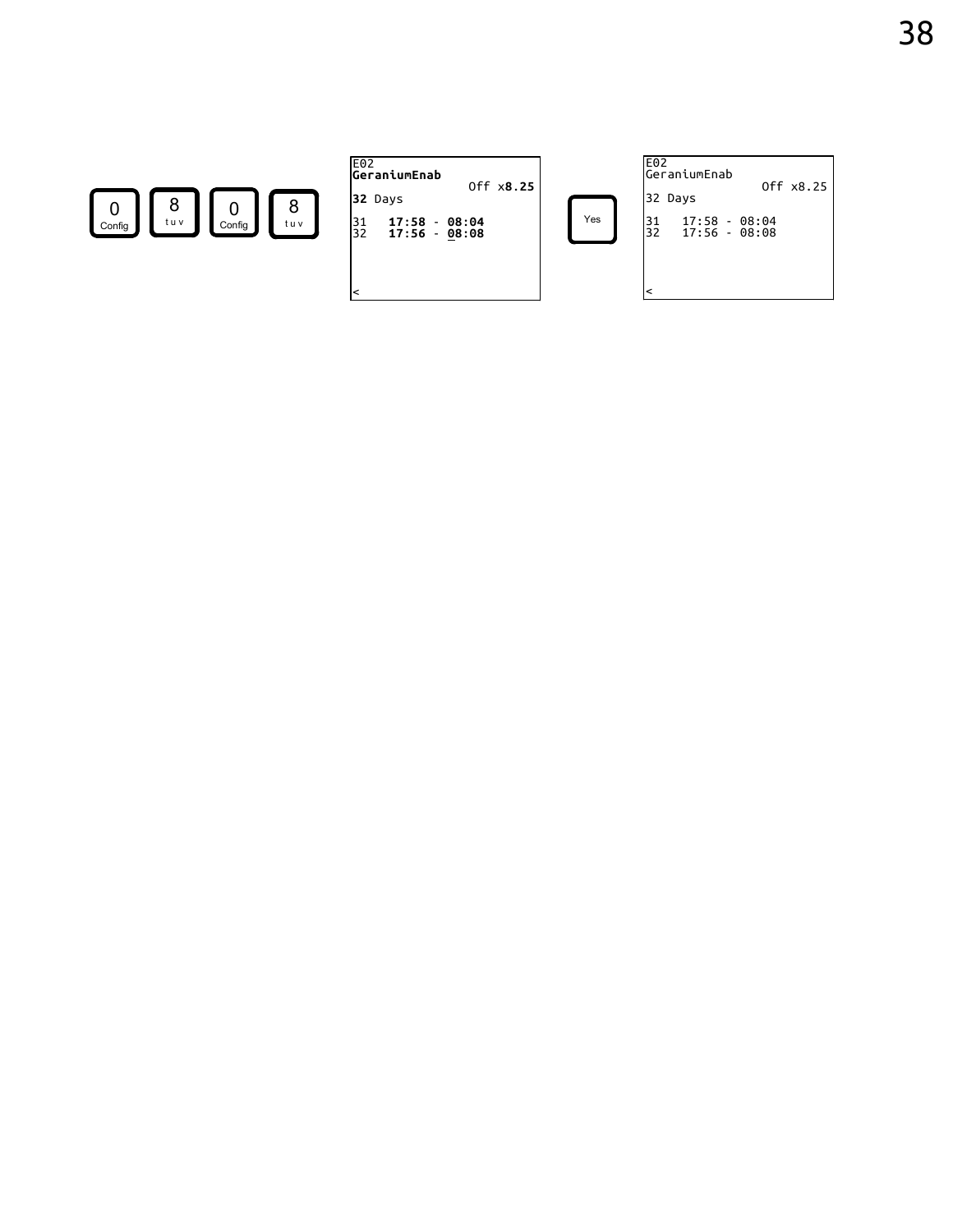# 7. Sensors

Occasionally Joe might want to check his sensors to see their values.Starting at the Home Screen:



This is just a view screen to show Joe his sensor values.

Note: If Joe had selected 'Celsius' for his temperature units, the screen should look like this:

```
Sensors Wed 10:40
 AT 23.7 deg C
 LT 31.5 deg C
 RH 93.2 % RH
    VPD +0.42 / 10s
```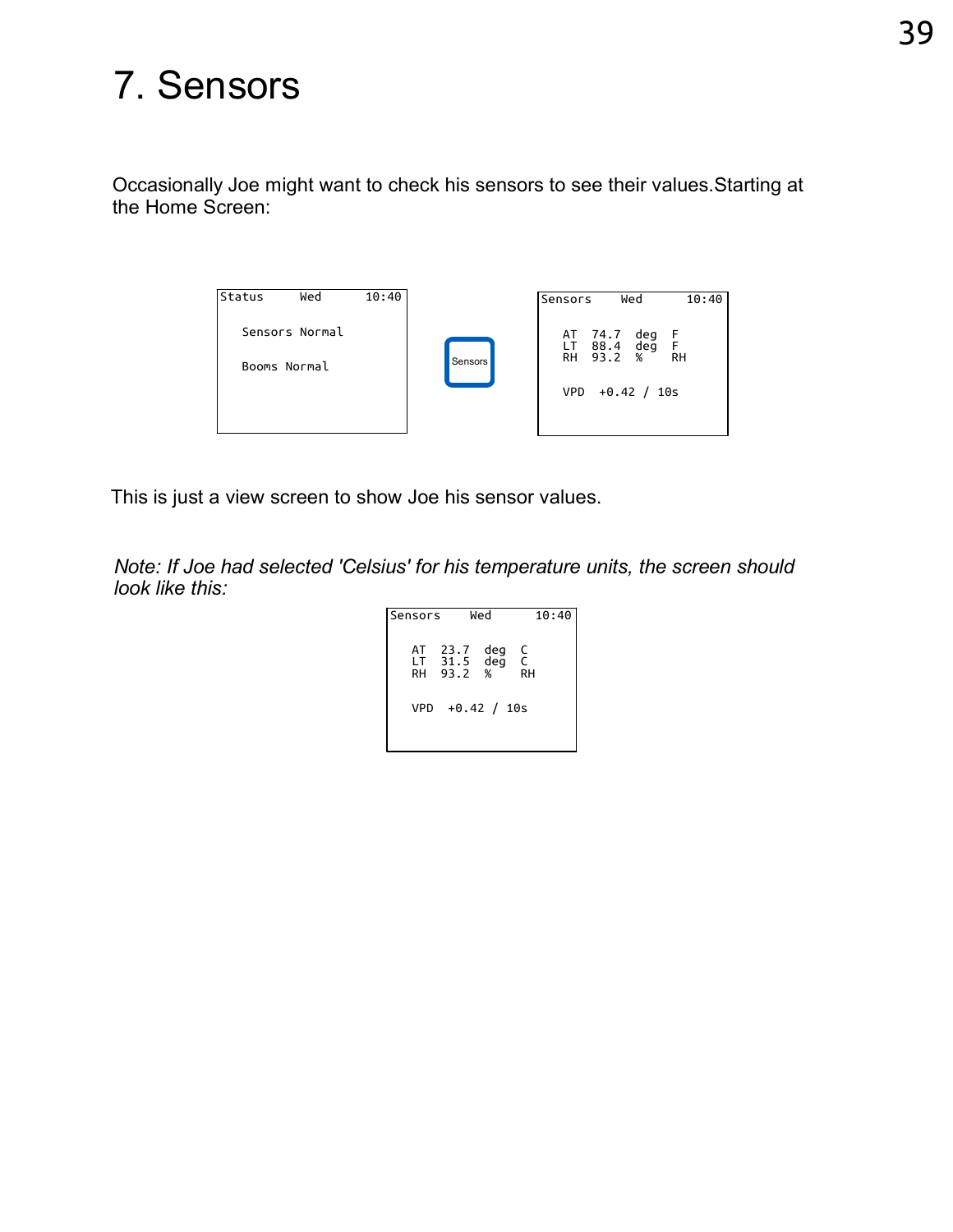### 8. Logs / Alarms

#### A: Network Logs

 Occasionally Joe might want to check his logs to see what his booms have been doing. Starting at the Home Screen:



 This network log list is the master log. It's a queue with 99 events, and includes Logs and Alarms.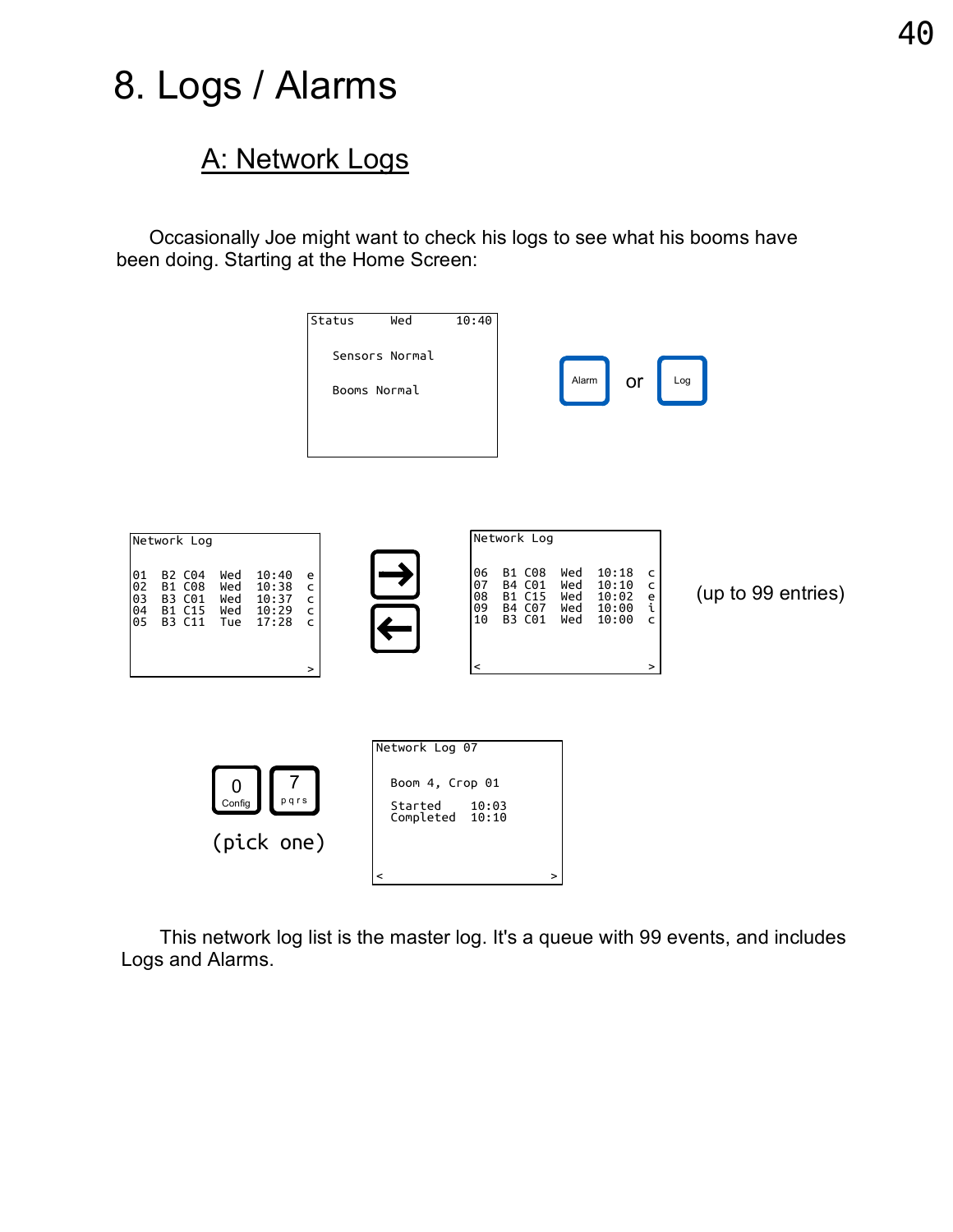#### B: Log Status Indicators

right column:

```
c = complete
i = incomplete (ongoing)
e = error
```